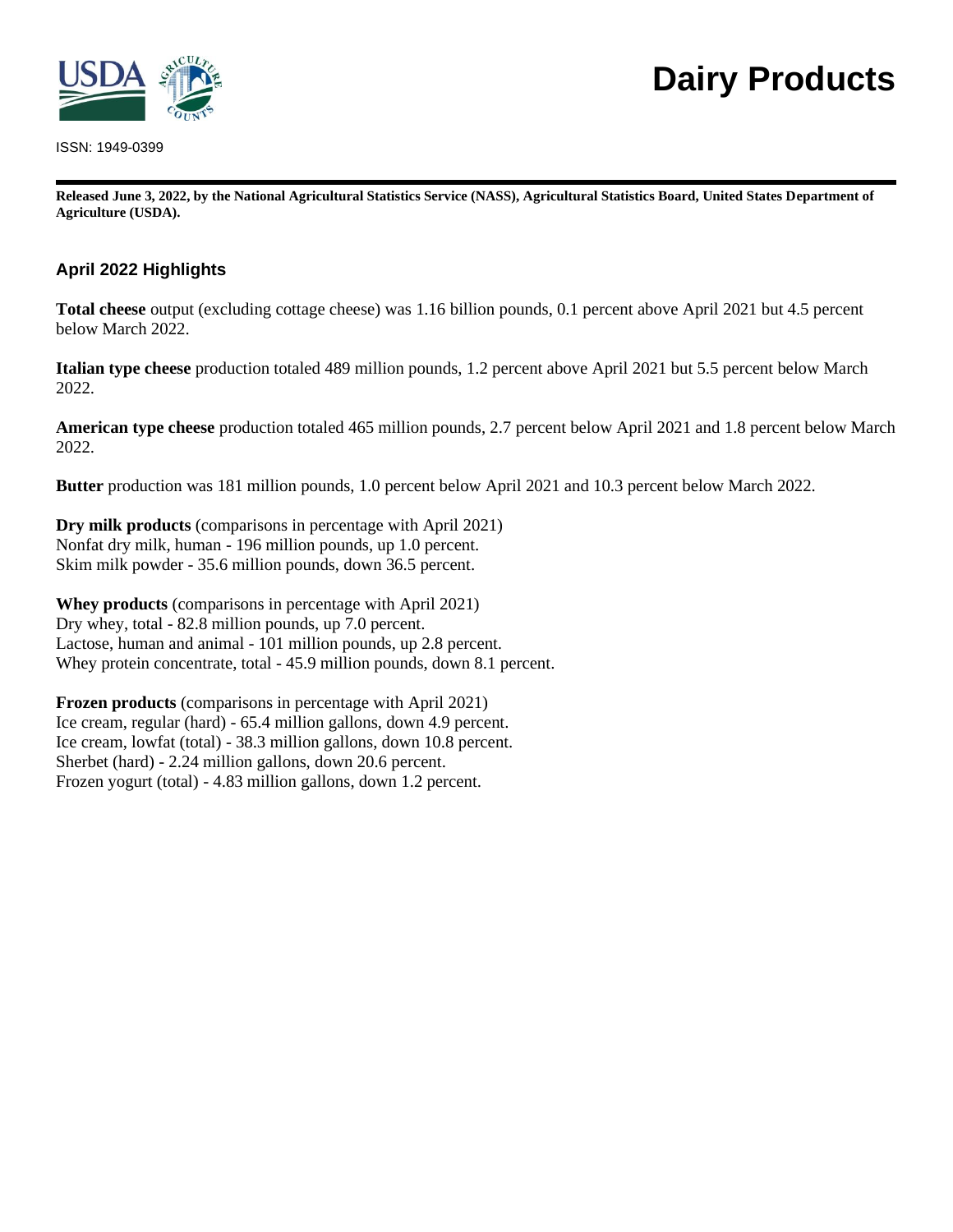#### **Contents**

| Whey and Modified Whey Products Production, Stocks, and Prices - United States: April 2021 and 2022 4          |  |
|----------------------------------------------------------------------------------------------------------------|--|
| Condensed and Dry Milk Products Production, Stocks, and Shipments - United States: April 2021 and 2022 5       |  |
|                                                                                                                |  |
| Total Cheese Production Excluding Cottage Cheese - States, United States, and Regions: April 2021 and 2022  13 |  |
|                                                                                                                |  |
|                                                                                                                |  |
|                                                                                                                |  |
|                                                                                                                |  |
|                                                                                                                |  |
| Nonfat Dry Milk (Human) Production - States, United States, and Regions: April 2021 and 2022 16                |  |
|                                                                                                                |  |
| Ice Cream, Regular (Hard) Production - States, United States, and Regions: April 2021 and 202217               |  |
|                                                                                                                |  |
|                                                                                                                |  |
|                                                                                                                |  |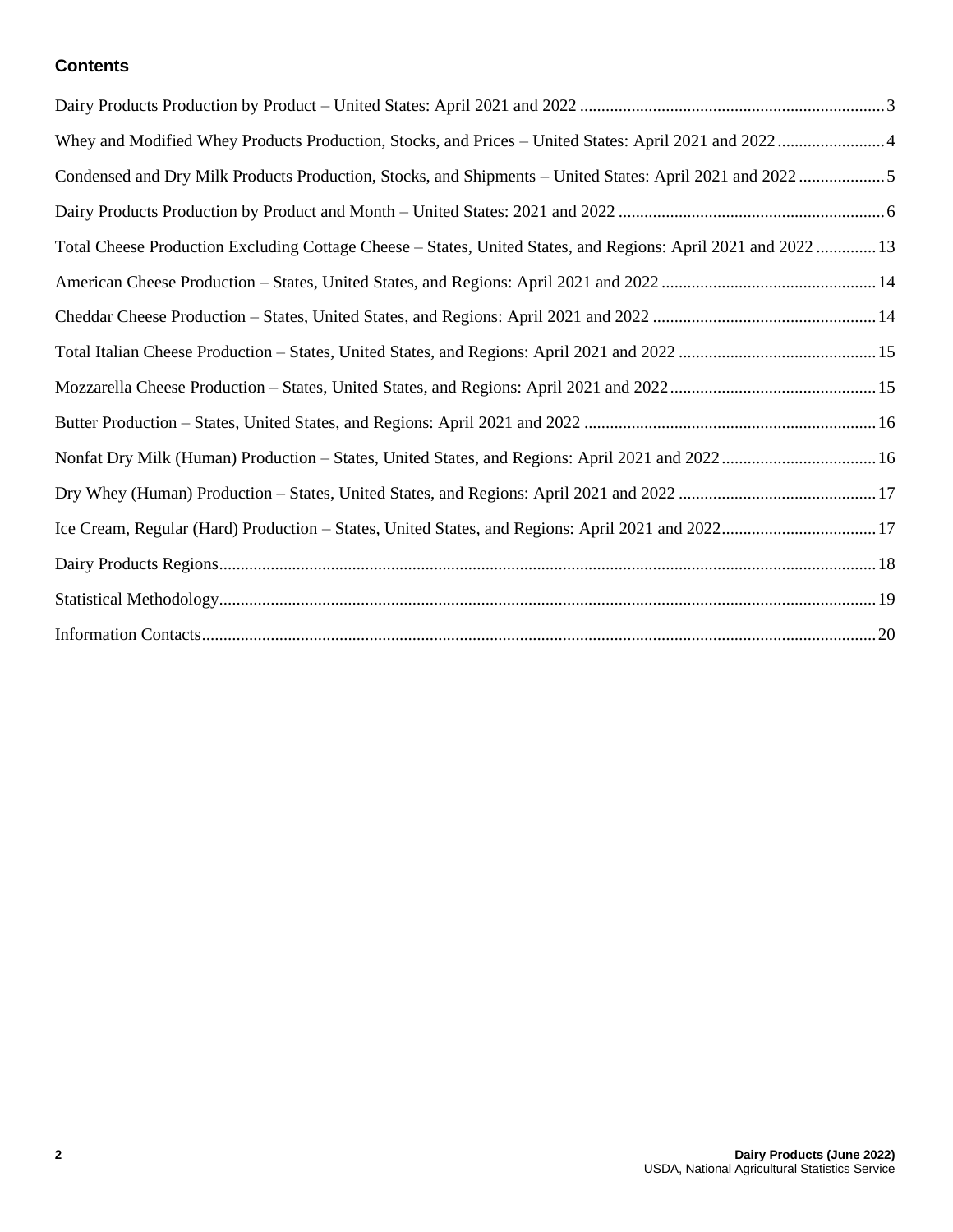## **Dairy Products Production by Product – United States: April 2021 and 2022**

|                          | Change from       |                   | March             |                   |                   |
|--------------------------|-------------------|-------------------|-------------------|-------------------|-------------------|
| Product                  | April<br>2021     | 2022              | April<br>2022     | April<br>2021     | March<br>2022     |
|                          | $(1,000$ pounds)  | $(1,000$ pounds)  | $(1,000$ pounds)  | (percent)         | (percent)         |
|                          | 182,991           | 201,940           | 181,194           | $-1.0$            | $-10.3$           |
| Cheese                   |                   |                   |                   |                   |                   |
|                          | 478,196           | 473,724           | 465,415           | $-2.7$            | $-1.8$            |
|                          | 337,847           | 327,246           | 320,994           | $-5.0$            | $-1.9$            |
|                          | 140,349           | 146,478           | 144,421           | 2.9               | $-1.4$            |
|                          | 7,393             | 7,102             | 7,833             | 6.0               | 10.3              |
|                          | 15,476            | 16,449            | 17,903            | 15.7              | 8.8               |
|                          | 81,648            | 96,581            | 84,463            | 3.4               | $-12.5$           |
|                          | 15,602            | 12,025            | 14,648            | -6.1              | 21.8              |
|                          | 3,549<br>27,579   | 6,881<br>31,747   | 5,289<br>28,964   | 49.0<br>5.0       | $-23.1$<br>$-8.8$ |
|                          | 483,156           | 517,561           | 489,041           | 1.2               | $-5.5$            |
|                          | 377,151           | 407,492           | 385,779           | 2.3               | $-5.3$            |
|                          | 40,900            | 43,317            | 39,468            | $-3.5$            | $-8.9$            |
|                          | 32,804            | 30,488            | 30,351            | $-7.5$            | $-0.4$            |
|                          | 19,813            | 23,178            | 21,104            | 6.5               | $-8.9$            |
|                          | 5,911             | 4,635             | 4,452             | $-24.7$           | $-3.9$            |
|                          | 6,577             | 8,451             | 7,887             | 19.9              | $-6.7$            |
|                          | 28.832            | 31,525            | 30.276            | 5.0               | $-4.0$            |
|                          | 13,170            | 16,490            | 11,690            | $-11.2$           | -29.1             |
|                          | 1,154,601         | 1,210,085         | 1,155,522         | 0.1               | $-4.5$            |
|                          | 28,853            | 31,927            | 29,568            | 2.5               | $-7.4$            |
|                          | 27,116            | 29,744            | 26,736            | $-1.4$            | -10.1             |
|                          | 25,862            | 26,934            | 26,390            | 2.0               | $-2.0$            |
|                          | 119,051           | 129,936           | 117,676           | -1.2              | $-9.4$            |
|                          | 414,884           | 431,500           | 378,115           | $-8.9$            | $-12.4$           |
|                          | $(1,000$ gallons) | $(1,000$ gallons) | $(1,000$ gallons) | (percent)         | (percent)         |
| Frozen products          |                   |                   |                   |                   |                   |
|                          | 68,856            | 65,973            | 65,448            | -4.9              | $-0.8$            |
|                          | 20,934            | 22,017            | 20,242            | $-3.3$            | $-8.1$            |
|                          | 22,052            | 18,444            | 18,105            | $-17.9$           | $-1.8$            |
|                          | 42,986            | 40,461            | 38,347            | $-10.8$           | $-5.2$            |
|                          | 791<br>2,823      | 661<br>2,826      | 752<br>2,241      | $-4.9$<br>$-20.6$ | 13.8<br>$-20.7$   |
|                          | 4,895             | 4,274             | 4,834             | $-1.2$            | 13.1              |
| Regular and lowfat, hard | 1,126             | 1,511             | 1,140             | 1.2               | -24.6             |
|                          | 223               | 237               | 148               | -33.6             | $-37.6$           |
|                          | 1,125             | 1,055             | 1,118             | $-0.6$            | 6.0               |
|                          | 6,471             | 6,535             | 6,218             | $-3.9$            | $-4.9$            |
| Mix for frozen products  |                   |                   |                   |                   |                   |
|                          | 45,309            | 42,469            | 42,655            | $-5.9$            | 0.4               |
|                          | 23,589            | 22,632            | 21,495            | $-8.9$            | $-5.0$            |
|                          | 538               | 563               | 445               | $-17.3$           | $-21.0$           |
|                          | 2,087             | 2,111             | 1,694             | $-18.8$           | $-19.8$           |
|                          | 2,049             | 1,712             | 1,753             | $-14.4$           | 2.4               |

<sup>1</sup> Includes Cheddar, Colby, washed curd, stirred curd, Monterey, and Jack.

<sup>2</sup> Excludes Cottage Cheese.

<sup>3</sup> Mostly used for processing into cream or lowfat cottage cheese.

<sup>4</sup> Fat content 4 percent or more.

<sup>5</sup> Fat content less than 4 percent.

6 Includes freezer-made milkshake.

7 Includes milkshake mix.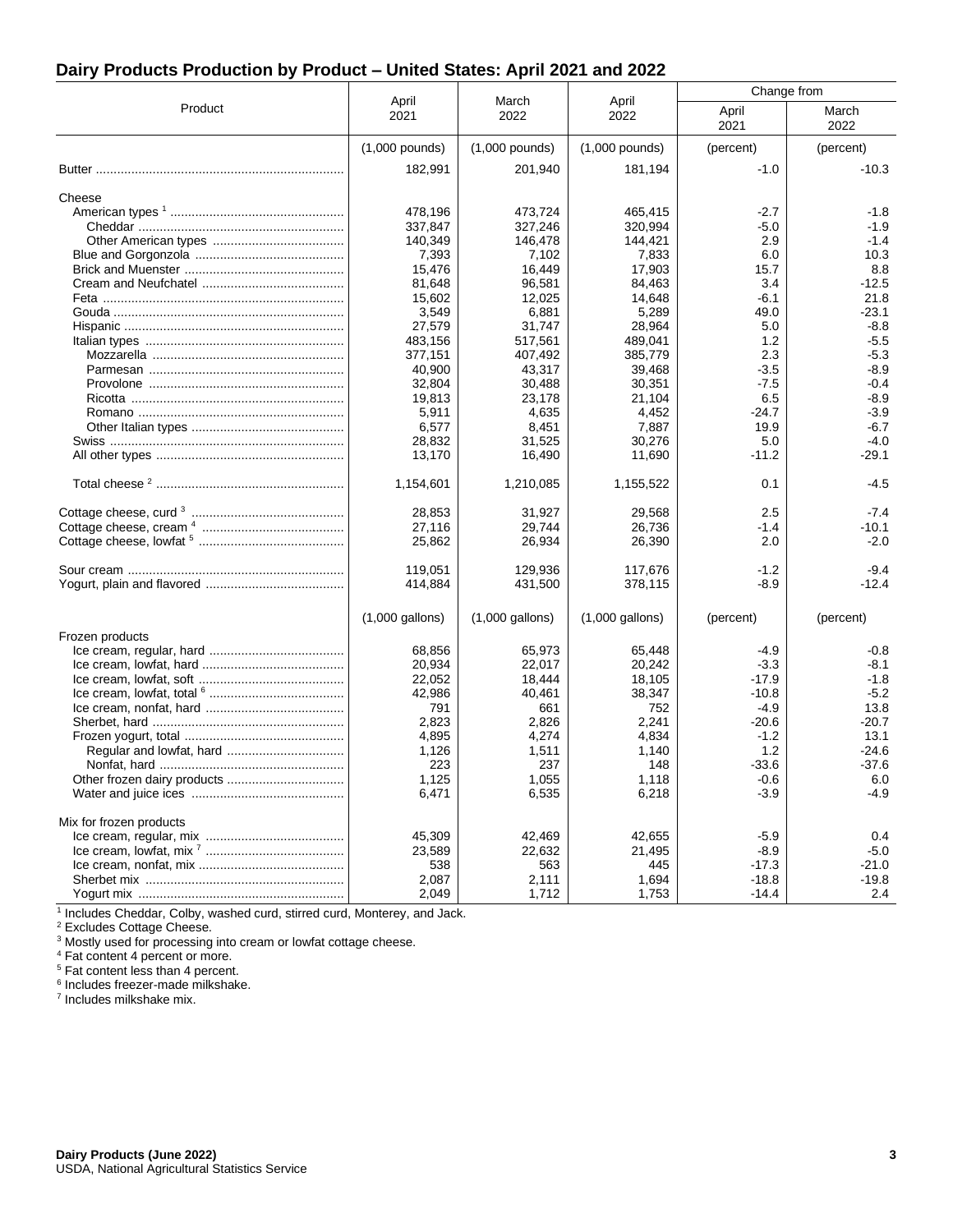#### **Whey and Modified Whey Products Production, Stocks, and Prices – United States: April 2021 and 2022**

|                                                                      | April<br>March<br>April                       |                                               |                                               |                                                 | Change from                             |
|----------------------------------------------------------------------|-----------------------------------------------|-----------------------------------------------|-----------------------------------------------|-------------------------------------------------|-----------------------------------------|
| Product                                                              | 2021                                          | 2022                                          | 2022                                          | April<br>2021                                   | March<br>2022                           |
|                                                                      | $(1,000$ pounds)                              | $(1,000$ pounds)                              | $(1,000$ pounds)                              | (percent)                                       | (percent)                               |
| Condensed whey, solids content <sup>1</sup>                          | 10,753                                        | 9,655                                         | 8,427                                         | $-21.6$                                         | $-12.7$                                 |
| Dry whey products                                                    | 76,070<br>1,365<br>77,435                     | 81,372<br>1,688<br>83,060                     | 81,278<br>1,541<br>82,819                     | 6.8<br>12.9<br>7.0                              | $-0.1$<br>$-8.7$<br>$-0.3$              |
| Reduced lactose and minerals                                         | 2.499<br>2,847                                | 3,035<br>3,620                                | 2,863<br>3,363                                | 14.6<br>18.1                                    | $-5.7$<br>$-7.1$                        |
| Whey protein concentrate                                             | 48.890<br>1,066<br>49,956<br>19,675<br>30,281 | 39.627<br>1,141<br>40,768<br>13,889<br>26,879 | 44,906<br>1,013<br>45,919<br>15,714<br>30,205 | $-8.1$<br>$-5.0$<br>$-8.1$<br>$-20.1$<br>$-0.3$ | 13.3<br>$-11.2$<br>12.6<br>13.1<br>12.4 |
|                                                                      | 10,311                                        | 12,073                                        | 12,866                                        | 24.8                                            | 6.6                                     |
|                                                                      | 98,065                                        | 96,701                                        | 100,789                                       | 2.8                                             | 4.2                                     |
| Manufacturers' stocks end of month <sup>5</sup><br>Dry whey products | 59,278<br>995<br>60,273                       | 67,847<br>1,015<br>68,862                     | 72,073<br>991<br>73,064                       | 21.6<br>$-0.4$<br>21.2                          | 6.2<br>$-2.4$<br>6.1                    |
| Reduced Lactose and minerals                                         | 7,115                                         | 7,968                                         | 9,192                                         | 29.2                                            | 15.4                                    |
| Whey protein concentrate                                             | 60,267<br>1.412<br>61,679<br>23,114<br>38,565 | 65,300<br>1.782<br>67,082<br>21,894<br>45,188 | 66,884<br>1.769<br>68,653<br>20,825<br>47,828 | 11.0<br>25.3<br>11.3<br>$-9.9$<br>24.0          | 2.4<br>$-0.7$<br>2.3<br>$-4.9$<br>5.8   |
|                                                                      | 12,660                                        | 13,677                                        | 13,155                                        | 3.9                                             | $-3.8$                                  |
|                                                                      | 127,434<br>(cents per pound)                  | 169,831<br>(cents per pound)                  | 165,350<br>(cents per pound)                  | 29.8<br>(cents change)                          | $-2.6$<br>(cents change)                |
| Manufacturers' selling price 7                                       | 38.8                                          | 42.5                                          | 39.9                                          | 1.2                                             | $-2.5$                                  |

<sup>1</sup> Final marketable product only. Does not include quantity used or shipped to another plant for further processing into dry whey or modified whey products. Does not include sweet-type, animal whey.

 $2$  Whey protein concentrate, 25.0 to 89.9 percent.

<sup>3</sup> Whey protein concentrate, human and animal.

<sup>4</sup> Whey protein isolate, 90.0 percent or greater.

<sup>5</sup> Stocks held by manufacturers at all points and in transit.

<sup>6</sup> Reduced lactose and minerals stocks combined to avoid disclosure of individual operations.

<sup>7</sup> Prices for bulk goods, f.o.b. plant. Average monthly prices reported by firms.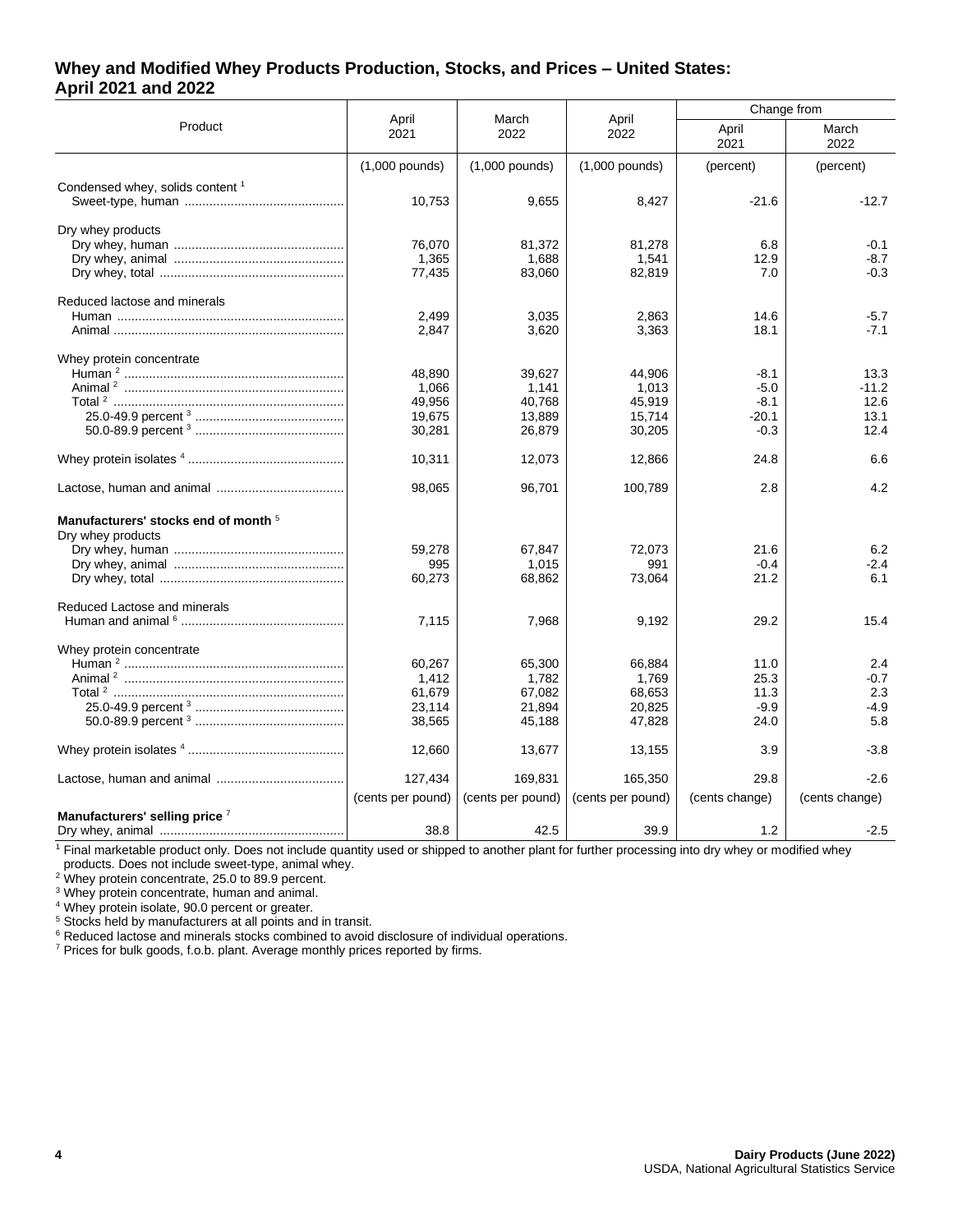#### **Condensed and Dry Milk Products Production, Stocks, and Shipments – United States: April 2021 and 2022**

|                                                            | March                       |                             |                             | Change from            |                      |  |
|------------------------------------------------------------|-----------------------------|-----------------------------|-----------------------------|------------------------|----------------------|--|
| Product                                                    | April<br>2021               | 2022                        | April<br>2022               | April<br>2021          | March<br>2022        |  |
|                                                            | $(1,000$ pounds)            | $(1,000$ pounds)            | $(1,000$ pounds)            | (percent)              | (percent)            |  |
| <b>Production</b><br>Bulk condensed milk                   | 124,966                     | 115,551                     | 114,755                     | $-8.2$                 | $-0.7$               |  |
| Dry milk products                                          |                             |                             |                             |                        |                      |  |
|                                                            | 12,982<br>572               | 11,454<br>502               | 12,444<br>898               | $-4.1$<br>57.0         | 8.6<br>78.9          |  |
|                                                            | 13,760<br>18,875<br>193,792 | 11,738<br>20,710<br>191,349 | 10.710<br>21,479<br>195,763 | $-22.2$<br>13.8<br>1.0 | $-8.8$<br>3.7<br>2.3 |  |
|                                                            | 55,977                      | 33,146                      | 35,550                      | $-36.5$                | 7.3                  |  |
| Manufacturers' stocks end-of-month 3                       |                             |                             |                             |                        |                      |  |
| Dry milk products                                          | 22,547<br>9,650             | 23,683<br>7,632             | 24,515<br>7,955             | 8.7<br>$-17.6$         | 3.5<br>4.2           |  |
|                                                            | 15,669<br>297,427           | 24,507<br>287,795           | 19,464<br>298,712           | 24.2<br>0.4            | $-20.6$<br>3.8       |  |
| Manufacturers' shipments <sup>4</sup><br>Dry milk products |                             |                             |                             |                        |                      |  |
|                                                            | 192,542                     | 185,494                     | 174.863                     | $-9.2$                 | $-5.7$               |  |

<sup>1</sup> Dry milk protein concentrate, 40-89.9 percent.<br><sup>2</sup> Includes protein standardized and blends.

 $3$  Stocks held by manufacturers at all points and in transit.

<sup>4</sup> For dry products, shipments of bulk goods.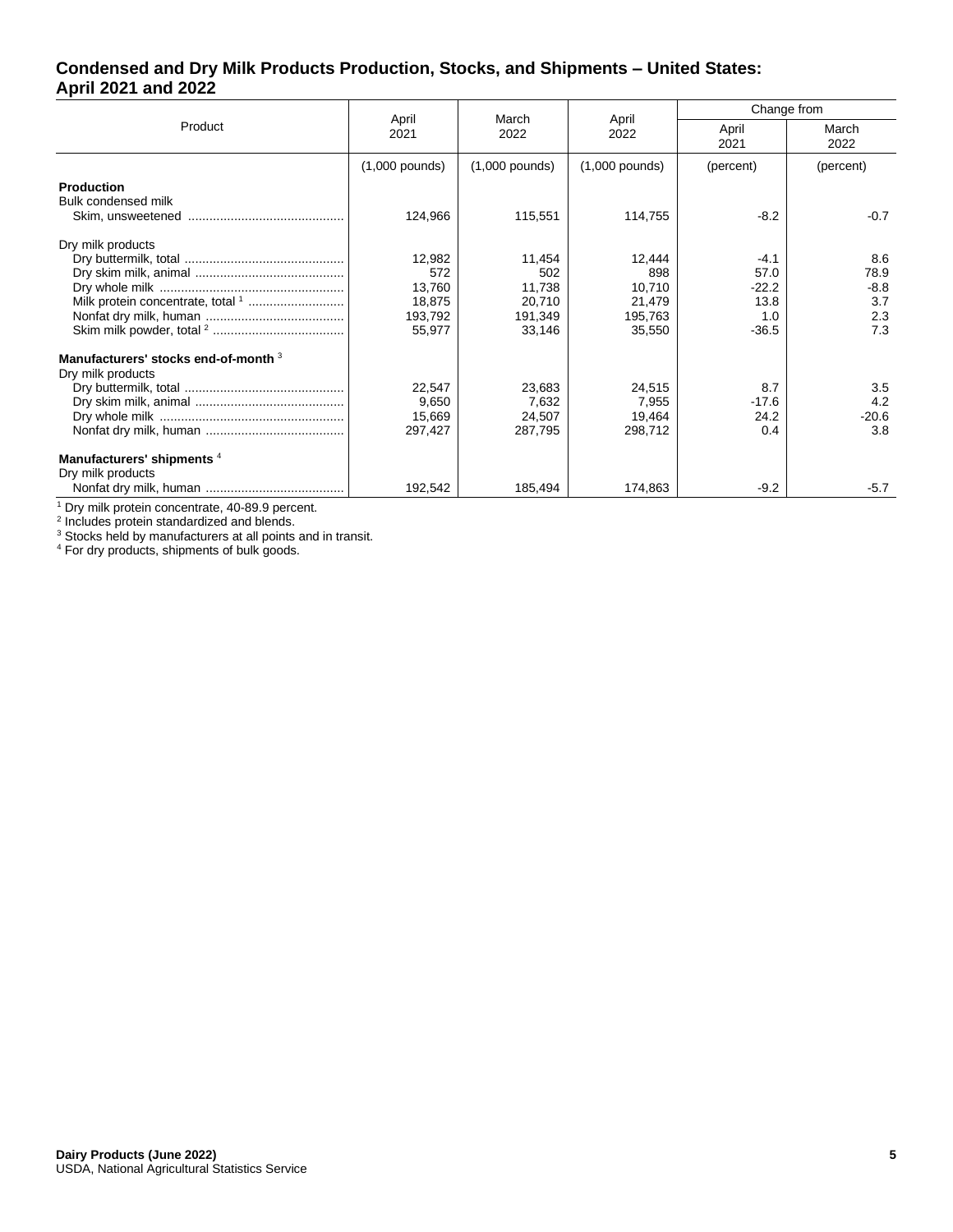# **Dairy Products Production by Product and Month – United States: 2021 and 2022**

[Blank data cells indicate estimation period has not yet begun]

|                                          | Monthly<br>Cumulative |                    |                        |                  |                  |                        |
|------------------------------------------|-----------------------|--------------------|------------------------|------------------|------------------|------------------------|
| Product and month                        | 2021                  | 2022               | Change<br>from<br>2021 | 2021             | 2022             | Change<br>from<br>2021 |
|                                          | (1,000)<br>pounds)    | (1,000)<br>pounds) | (percent)              | $(1,000$ pounds) | $(1,000$ pounds) | (percent)              |
| Total cheese <sup>1</sup>                |                       |                    |                        |                  |                  |                        |
|                                          | 1,143,106             | 1,172,006          | 2.5                    | 1,143,106        | 1,172,006        | $2.5\,$                |
|                                          | 1,047,673             | 1,105,338          | 5.5                    | 2,190,779        | 2,277,344        | 4.0                    |
|                                          | 1,183,382             | 1.210.085          | 2.3                    | 3,374,161        | 3,487,429        | 3.4                    |
|                                          | 1,154,601             | 1,155,522          | 0.1                    | 4,528,762        | 4,642,951        | 2.5                    |
|                                          | 1,163,223             |                    |                        | 5,691,985        |                  |                        |
|                                          | 1,126,772             |                    |                        | 6,818,757        |                  |                        |
| July ……………………………………………………………             | 1,145,699             |                    |                        | 7,964,456        |                  |                        |
|                                          | 1,148,755             |                    |                        | 9,113,211        |                  |                        |
|                                          | 1,134,384             |                    |                        | 10,247,595       |                  |                        |
|                                          | 1,172,302             |                    |                        | 11,419,897       |                  |                        |
|                                          | 1,151,406             |                    |                        | 12,571,303       |                  |                        |
|                                          | 1,201,463             |                    |                        | 13,772,766       |                  |                        |
| Total American cheese types <sup>2</sup> |                       |                    |                        |                  |                  |                        |
|                                          | 478,328               | 471,650            | $-1.4$                 | 478,328          | 471.650          | $-1.4$                 |
|                                          | 427,090               | 442,683            | 3.7                    | 905,418          | 914,333          | 1.0                    |
|                                          | 480,500               | 473,724            | $-1.4$                 | 1,385,918        | 1,388,057        | 0.2                    |
|                                          | 478,196               | 465,415            | $-2.7$                 | 1,864,114        | 1,853,472        | $-0.6$                 |
|                                          | 481,545               |                    |                        | 2,345,659        |                  |                        |
|                                          | 457,394               |                    |                        | 2,803,053        |                  |                        |
| July ……………………………………………………………             | 467,274               |                    |                        | 3,270,327        |                  |                        |
|                                          | 462,477               |                    |                        | 3,732,804        |                  |                        |
|                                          | 454,668               |                    |                        | 4,187,472        |                  |                        |
|                                          | 480,880               |                    |                        | 4,668,352        |                  |                        |
|                                          | 462,639               |                    |                        | 5,130,991        |                  |                        |
|                                          | 483,770               |                    |                        | 5,614,761        |                  |                        |
| Cheddar cheese                           |                       |                    |                        |                  |                  |                        |
|                                          | 352,093               | 332,479            | $-5.6$                 | 352,093          | 332,479          | -5.6                   |
|                                          | 301,126               | 308.061            | 2.3                    | 653,219          | 640.540          | $-1.9$                 |
|                                          | 336,776               | 327,246            | $-2.8$                 | 989,995          | 967,786          | $-2.2$                 |
|                                          | 337,847               | 320,994            | $-5.0$                 | 1,327,842        | 1,288,780        | $-2.9$                 |
|                                          | 348,365               |                    |                        | 1,676,207        |                  |                        |
|                                          | 329,810               |                    |                        | 2,006,017        |                  |                        |
| July ……………………………………………………………             | 325,011               |                    |                        | 2,331,028        |                  |                        |
|                                          | 320.293               |                    |                        | 2,651,321        |                  |                        |
|                                          | 309,879               |                    |                        | 2,961,200        |                  |                        |
|                                          | 341,914               |                    |                        | 3,303,114        |                  |                        |
|                                          | 321,524               |                    |                        | 3,624,638        |                  |                        |
|                                          | 345,665               |                    |                        | 3,970,303        |                  |                        |

See footnote(s) at end of table. ---continued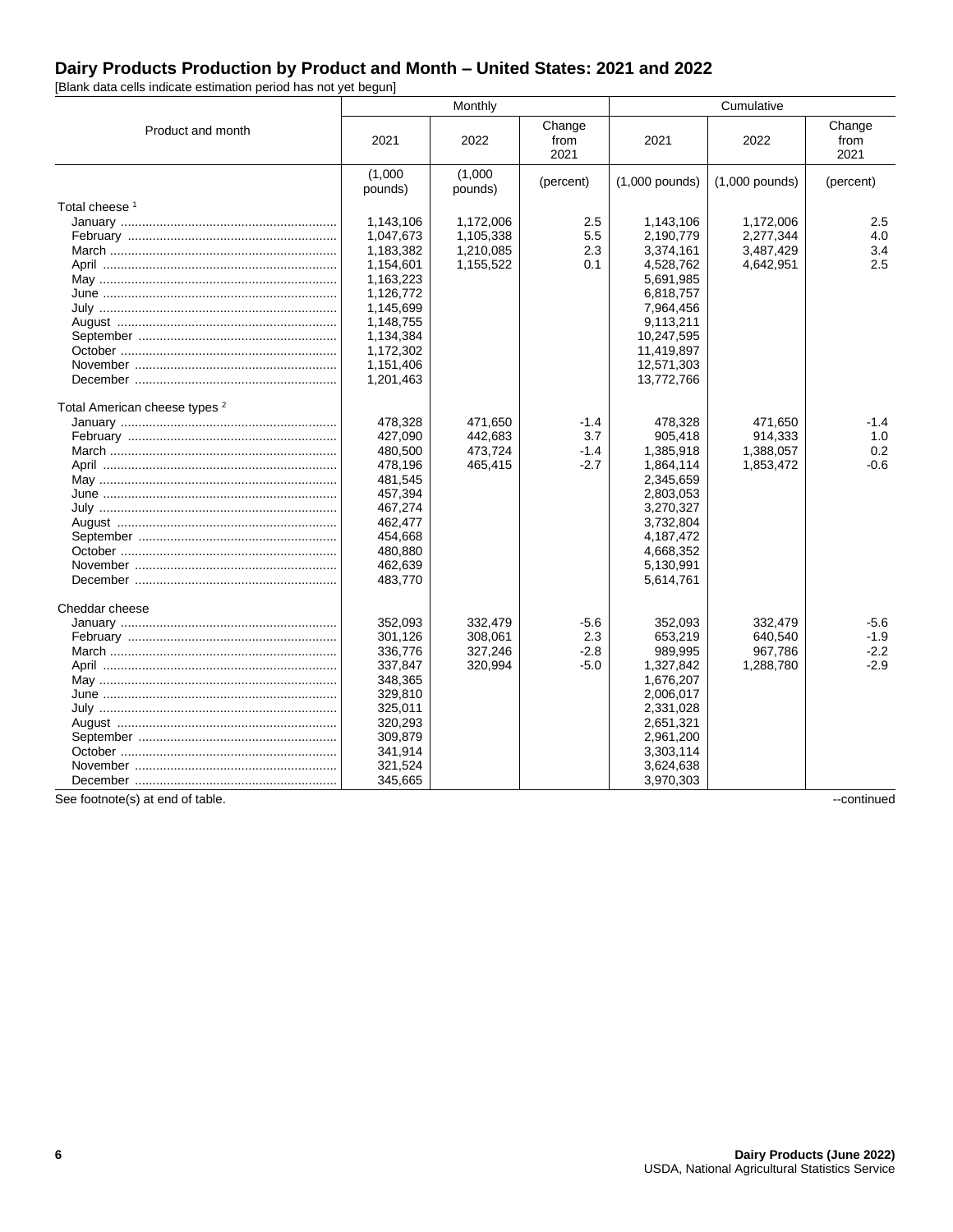[Blank data cells indicate estimation period has not yet begun]

|                            | Cumulative<br>Monthly |                                   |                        |                        |                                   |                        |
|----------------------------|-----------------------|-----------------------------------|------------------------|------------------------|-----------------------------------|------------------------|
| Product and month          | 2021                  | 2022                              | Change<br>from<br>2021 | 2021                   | 2022                              | Change<br>from<br>2021 |
|                            |                       | $(1,000$ pounds) $(1,000$ pounds) | (percent)              |                        | $(1,000$ pounds) $(1,000$ pounds) | (percent)              |
| Total Italian cheese types |                       |                                   |                        |                        |                                   |                        |
|                            | 482,461               | 503,643                           | 4.4                    | 482,461                | 503,643                           | 4.4                    |
|                            | 443,396               | 466,287                           | 5.2                    | 925,857                | 969,930                           | 4.8                    |
|                            | 502,101               | 517,561                           | 3.1                    | 1,427,958              | 1,487,491                         | 4.2                    |
|                            | 483,156               | 489,041                           | 1.2                    | 1,911,114              | 1,976,532                         | 3.4                    |
|                            | 472,514               |                                   |                        | 2,383,628              |                                   |                        |
|                            | 465,030               |                                   |                        | 2,848,658              |                                   |                        |
|                            | 480,260               |                                   |                        | 3,328,918              |                                   |                        |
|                            | 480,009               |                                   |                        | 3,808,927              |                                   |                        |
|                            | 475,972<br>488,426    |                                   |                        | 4,284,899<br>4,773,325 |                                   |                        |
|                            | 485,853               |                                   |                        | 5,259,178              |                                   |                        |
|                            | 508,981               |                                   |                        | 5,768,159              |                                   |                        |
| Mozzarella                 |                       |                                   |                        |                        |                                   |                        |
|                            | 376,540               | 394,810                           | 4.9                    | 376,540                | 394,810                           | 4.9                    |
|                            | 344,391               | 359,283                           | 4.3                    | 720,931                | 754,093                           | 4.6                    |
|                            | 392,656               | 407,492                           | 3.8                    | 1,113,587              | 1,161,585                         | 4.3                    |
|                            | 377,151               | 385,779                           | 2.3                    | 1,490,738              | 1,547,364                         | 3.8                    |
|                            | 371,087               |                                   |                        | 1,861,825              |                                   |                        |
|                            | 364,385               |                                   |                        | 2,226,210              |                                   |                        |
|                            | 374,441               |                                   |                        | 2,600,651              |                                   |                        |
|                            | 374,517               |                                   |                        | 2,975,168              |                                   |                        |
|                            | 369,882               |                                   |                        | 3,345,050              |                                   |                        |
|                            | 378,302               |                                   |                        | 3,723,352              |                                   |                        |
|                            | 378,299               |                                   |                        | 4,101,651              |                                   |                        |
|                            | 394,985               |                                   |                        | 4,496,636              |                                   |                        |
| Other Italian cheese types |                       |                                   |                        |                        |                                   |                        |
|                            | 6,374                 | 7,952                             | 24.8                   | 6,374                  | 7,952                             | 24.8                   |
|                            | 6,455                 | 7,304                             | 13.2                   | 12,829                 | 15,256                            | 18.9                   |
|                            | 7,132                 | 8,451                             | 18.5                   | 19,961                 | 23,707                            | 18.8                   |
|                            | 6,577                 | 7,887                             | 19.9                   | 26,538                 | 31,594                            | 19.1                   |
|                            | 6,815                 |                                   |                        | 33,353                 |                                   |                        |
|                            | 7,638                 |                                   |                        | 40,991                 |                                   |                        |
|                            | 7,750                 |                                   |                        | 48.741                 |                                   |                        |
|                            | 7,708                 |                                   |                        | 56,449                 |                                   |                        |
|                            | 7.639                 |                                   |                        | 64,088                 |                                   |                        |
|                            | 8,621                 |                                   |                        | 72,709                 |                                   |                        |
|                            | 8,011<br>8,879        |                                   |                        | 80,720                 |                                   |                        |
|                            |                       |                                   |                        | 89,599                 |                                   |                        |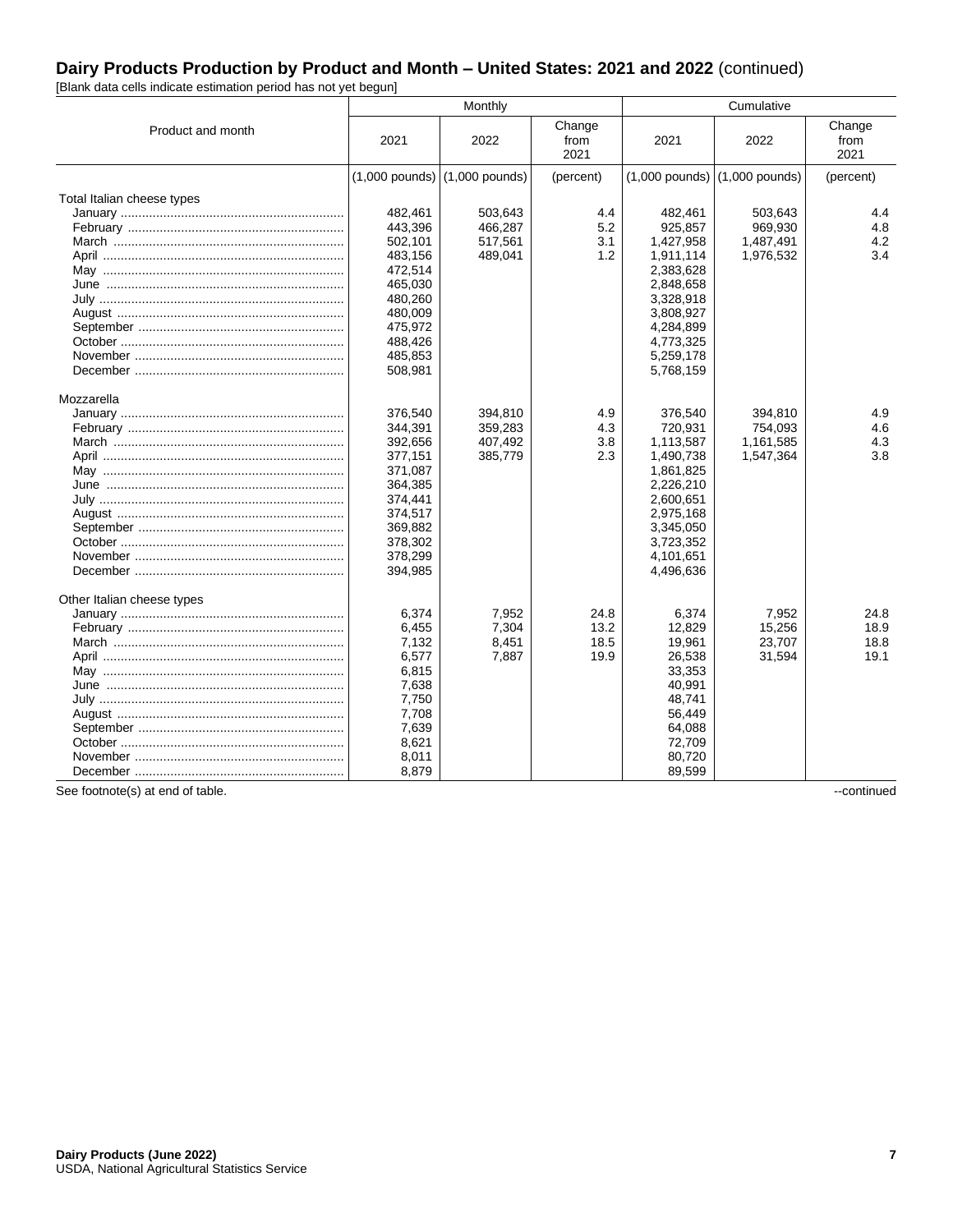[Blank data cells indicate estimation period has not yet begun]

|                           | Cumulative<br>Monthly                                                                                                            |                                          |                                         |                                                                                                                                                |                                          |                                         |
|---------------------------|----------------------------------------------------------------------------------------------------------------------------------|------------------------------------------|-----------------------------------------|------------------------------------------------------------------------------------------------------------------------------------------------|------------------------------------------|-----------------------------------------|
| Product and month         | 2021                                                                                                                             | 2022                                     | Change<br>from<br>2021                  | 2021                                                                                                                                           | 2022                                     | Change<br>from<br>2021                  |
|                           |                                                                                                                                  | $(1,000$ pounds) $(1,000$ pounds)        | (percent)                               | $(1,000$ pounds) $(1,000$ pounds)                                                                                                              |                                          | (percent)                               |
| <b>Butter</b>             | 222.262<br>188,833<br>199,574<br>182,991<br>183,041<br>156,965                                                                   | 194.034<br>183,462<br>201,940<br>181,194 | $-12.7$<br>$-2.8$<br>1.2<br>$-1.0$      | 222.262<br>411,095<br>610,669<br>793,660<br>976,701<br>1,133,666                                                                               | 194.034<br>377,496<br>579,436<br>760,630 | $-12.7$<br>$-8.2$<br>$-5.1$<br>$-4.2$   |
|                           | 147,112<br>147,053<br>143,640<br>164,296<br>155,987<br>179,962                                                                   |                                          |                                         | 1,280,778<br>1,427,831<br>1,571,471<br>1,735,767<br>1,891,754<br>2,071,716                                                                     |                                          |                                         |
| Nonfat dry milk, human    | 210,168<br>182,471<br>198,254<br>193,792<br>205,470<br>185,604<br>155,789<br>121,559<br>119,384<br>120,721<br>132,011<br>167,804 | 170.306<br>170,815<br>191,349<br>195,763 | $-19.0$<br>$-6.4$<br>$-3.5$<br>1.0      | 210,168<br>392,639<br>590,893<br>784,685<br>990,155<br>1,175,759<br>1,331,548<br>1,453,107<br>1,572,491<br>1,693,212<br>1,825,223<br>1,993,027 | 170.306<br>341,121<br>532,470<br>728,233 | $-19.0$<br>$-13.1$<br>-9.9<br>$-7.2$    |
| Skim milk powder, total 3 | 48,065<br>43,967<br>52,575<br>55,977<br>48,496<br>54,174<br>64,413<br>72,450<br>72.120<br>77,649<br>59,550<br>48,567             | 43,415<br>29.612<br>33,146<br>35,550     | $-9.7$<br>$-32.6$<br>$-37.0$<br>$-36.5$ | 48,065<br>92,032<br>144,607<br>200,584<br>249,080<br>303,254<br>367,667<br>440,117<br>512,237<br>589,886<br>649,436<br>698,003                 | 43,415<br>73.027<br>106,173<br>141,723   | $-9.7$<br>$-20.7$<br>$-26.6$<br>$-29.3$ |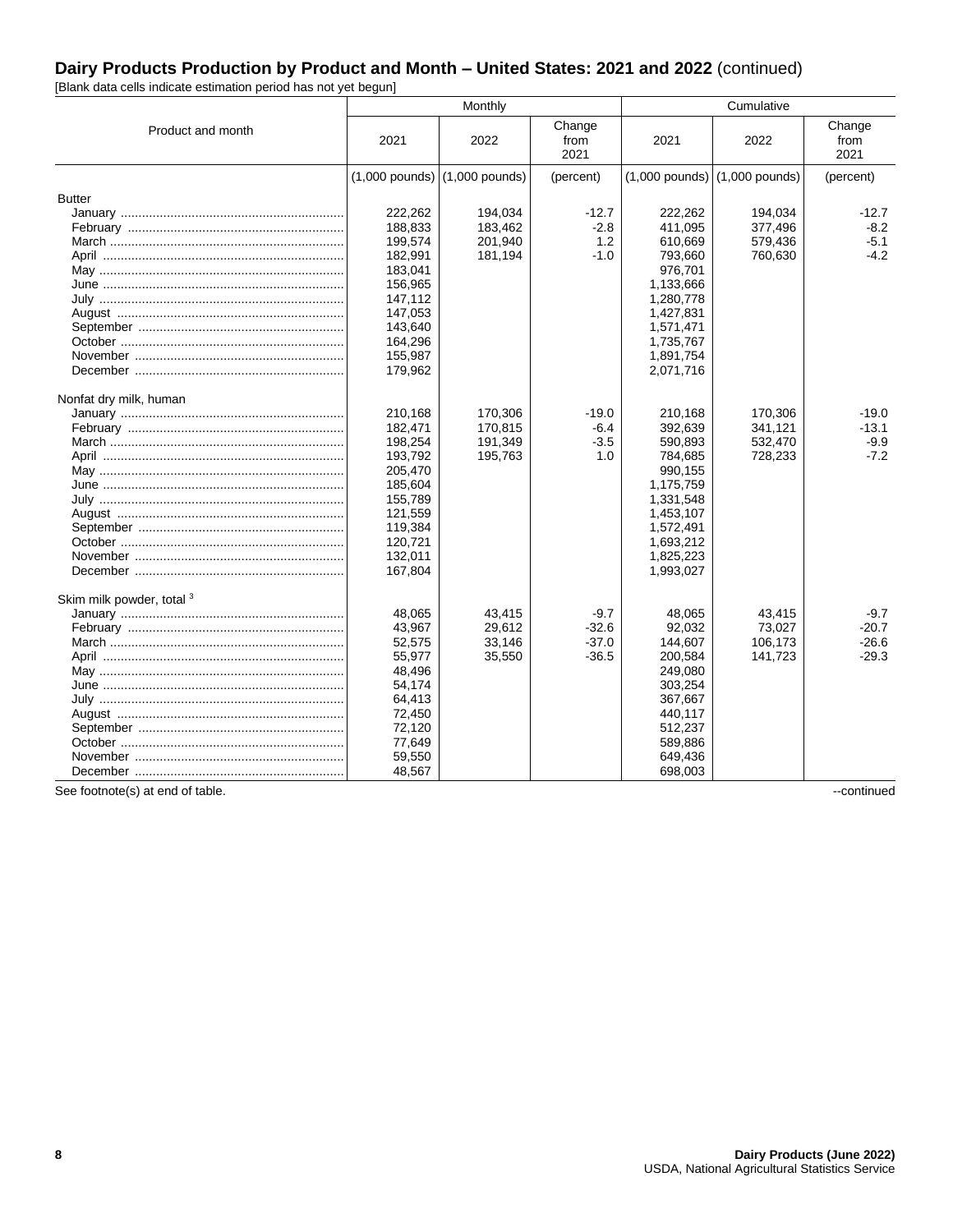[Blank data cells indicate estimation period has not yet begun]

|                                 |                  | Monthly<br>Cumulative             |                        |                                   |         |                        |
|---------------------------------|------------------|-----------------------------------|------------------------|-----------------------------------|---------|------------------------|
| Product and month               | 2021             | 2022                              | Change<br>from<br>2021 | 2021                              | 2022    | Change<br>from<br>2021 |
|                                 |                  | $(1,000$ pounds) $(1,000$ pounds) | (percent)              | $(1,000$ pounds) $(1,000$ pounds) |         | (percent)              |
| Dry whey, total 4               |                  |                                   |                        |                                   |         |                        |
|                                 | 83,537           | 80,406                            | $-3.7$                 | 83,537                            | 80,406  | $-3.7$                 |
|                                 | 77,154           | 70,288                            | $-8.9$                 | 160,691                           | 150,694 | $-6.2$                 |
|                                 | 76,909           | 83,060                            | 8.0                    | 237,600                           | 233,754 | $-1.6$                 |
|                                 | 77,435           | 82,819                            | 7.0                    | 315,035                           | 316,573 | 0.5                    |
|                                 | 77,277           |                                   |                        | 392,312                           |         |                        |
|                                 | 76,350           |                                   |                        | 468,662                           |         |                        |
| July ……………………………………………………………    | 81,016<br>82,302 |                                   |                        | 549,678<br>631,980                |         |                        |
|                                 | 75,185           |                                   |                        | 707,165                           |         |                        |
|                                 | 74,882           |                                   |                        | 782,047                           |         |                        |
|                                 | 75,856           |                                   |                        | 857,903                           |         |                        |
|                                 | 76.044           |                                   |                        | 933,947                           |         |                        |
| Lactose, human and animal       |                  |                                   |                        |                                   |         |                        |
|                                 | 91,730           | 101,448                           | 10.6                   | 91,730                            | 101,448 | 10.6                   |
|                                 | 84,576           | 92,778                            | 9.7                    | 176,306                           | 194,226 | 10.2                   |
|                                 | 97,812           | 96,701                            | $-1.1$                 | 274,118                           | 290,927 | 6.1                    |
|                                 | 98.065           | 100,789                           | 2.8                    | 372,183                           | 391,716 | 5.2                    |
|                                 | 94,741           |                                   |                        | 466,924                           |         |                        |
|                                 | 96,228           |                                   |                        | 563,152                           |         |                        |
| July ……………………………………………………………    | 99,012           |                                   |                        | 662,164                           |         |                        |
|                                 | 97,958           |                                   |                        | 760,122                           |         |                        |
|                                 | 100,670          |                                   |                        | 860,792                           |         |                        |
|                                 | 96,548           |                                   |                        | 957,340                           |         |                        |
|                                 | 90,511           |                                   |                        | 1,047,851                         |         |                        |
|                                 | 103,807          |                                   |                        | 1,151,658                         |         |                        |
| Whey protein concentrate, total |                  |                                   |                        |                                   |         |                        |
|                                 | 41,358           | 47,226                            | 14.2                   | 41,358                            | 47,226  | 14.2                   |
|                                 | 35,794           | 40.718                            | 13.8                   | 77,152                            | 87,944  | 14.0                   |
|                                 | 40,832           | 40,768                            | $-0.2$                 | 117,984                           | 128,712 | 9.1                    |
|                                 | 49,956           | 45,919                            | $-8.1$                 | 167,940                           | 174,631 | 4.0                    |
|                                 | 40,450           |                                   |                        | 208,390                           |         |                        |
|                                 | 38,515           |                                   |                        | 246,905                           |         |                        |
| July ……………………………………………………………    | 38,689           |                                   |                        | 285,594                           |         |                        |
|                                 | 41,587           |                                   |                        | 327,181                           |         |                        |
|                                 | 44,812           |                                   |                        | 371,993                           |         |                        |
|                                 | 46,622           |                                   |                        | 418,615                           |         |                        |
|                                 | 43,440           |                                   |                        | 462,055                           |         |                        |
|                                 | 46,935           |                                   |                        | 508,990                           |         |                        |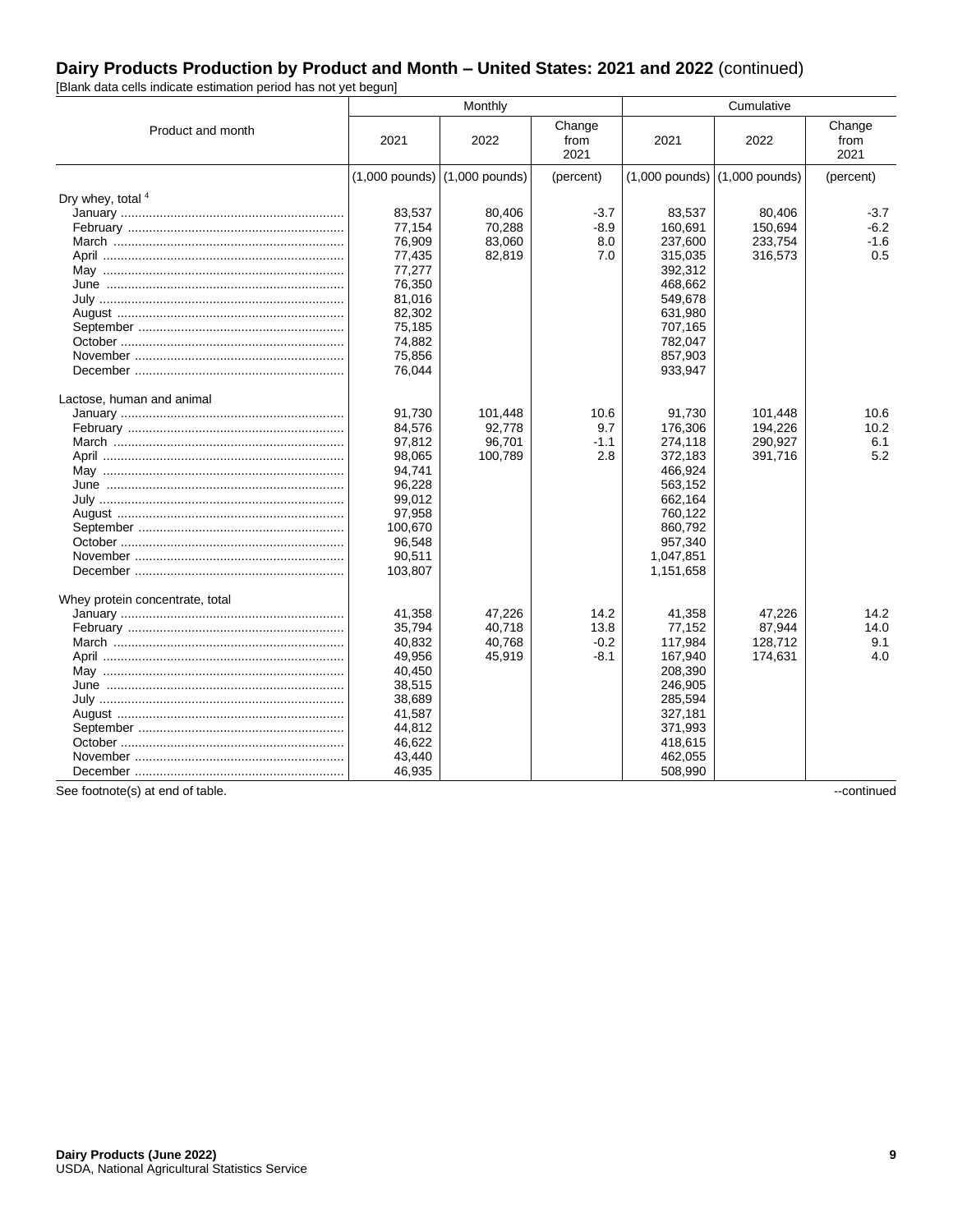[Blank data cells indicate estimation period has not yet begun]

|                              |                    | Monthly                           |                        |                                   |         |                        |
|------------------------------|--------------------|-----------------------------------|------------------------|-----------------------------------|---------|------------------------|
| Product and month            | 2021               | 2022                              | Change<br>from<br>2021 | 2021                              | 2022    | Change<br>from<br>2021 |
|                              |                    | $(1,000$ pounds) $(1,000$ pounds) | (percent)              | $(1,000$ pounds) $(1,000$ pounds) |         | (percent)              |
| Cottage cheese, cream        |                    |                                   |                        |                                   |         |                        |
|                              | 26,717             | 27,422                            | 2.6                    | 26,717                            | 27,422  | 2.6                    |
|                              | 27,677             | 28,452                            | 2.8                    | 54,394                            | 55.874  | 2.7                    |
|                              | 31,597             | 29,744                            | $-5.9$                 | 85,991                            | 85,618  | $-0.4$                 |
|                              | 27,116             | 26,736                            | $-1.4$                 | 113,107                           | 112,354 | $-0.7$                 |
|                              | 28,165<br>28,624   |                                   |                        | 141,272<br>169,896                |         |                        |
|                              | 29,474             |                                   |                        | 199,370                           |         |                        |
|                              | 29,527             |                                   |                        | 228,897                           |         |                        |
|                              | 28,604             |                                   |                        | 257,501                           |         |                        |
|                              | 27,437             |                                   |                        | 284,938                           |         |                        |
|                              | 26,136             |                                   |                        | 311,074                           |         |                        |
|                              | 27,472             |                                   |                        | 338,546                           |         |                        |
| Cottage cheese, lowfat       |                    |                                   |                        |                                   |         |                        |
|                              | 24,664             | 24,313                            | $-1.4$                 | 24,664                            | 24,313  | -1.4                   |
|                              | 24,788             | 24,832                            | 0.2                    | 49,452                            | 49,145  | $-0.6$                 |
|                              | 29,719             | 26,934                            | $-9.4$                 | 79,171                            | 76,079  | $-3.9$                 |
|                              | 25,862             | 26,390                            | 2.0                    | 105,033                           | 102,469 | $-2.4$                 |
|                              | 24,753             |                                   |                        | 129,786                           |         |                        |
|                              | 25,730<br>26,481   |                                   |                        | 155,516<br>181,997                |         |                        |
|                              | 26,252             |                                   |                        | 208.249                           |         |                        |
|                              | 25,745             |                                   |                        | 233,994                           |         |                        |
|                              | 24,129             |                                   |                        | 258,123                           |         |                        |
|                              | 22,085             |                                   |                        | 280,208                           |         |                        |
|                              | 23,028             |                                   |                        | 303,236                           |         |                        |
| Sour cream                   |                    |                                   |                        |                                   |         |                        |
|                              | 114,190            | 121,358                           | 6.3                    | 114,190                           | 121,358 | 6.3                    |
|                              | 114,679            | 117,010                           | 2.0                    | 228,869                           | 238,368 | 4.2                    |
|                              | 133,781            | 129,936                           | $-2.9$                 | 362,650                           | 368,304 | 1.6                    |
|                              | 119,051            | 117,676                           | $-1.2$                 | 481,701                           | 485,980 | 0.9                    |
|                              | 120,142            |                                   |                        | 601,843                           |         |                        |
|                              | 126,500            |                                   |                        | 728,343                           |         |                        |
| July …………………………………………………………… | 121,174            |                                   |                        | 849,517                           |         |                        |
|                              | 122,915            |                                   |                        | 972,432                           |         |                        |
|                              | 118,932<br>132,853 |                                   |                        | 1,091,364<br>1,224,217            |         |                        |
|                              | 133,456            |                                   |                        | 1,357,673                         |         |                        |
|                              | 136,439            |                                   |                        | 1,494,112                         |         |                        |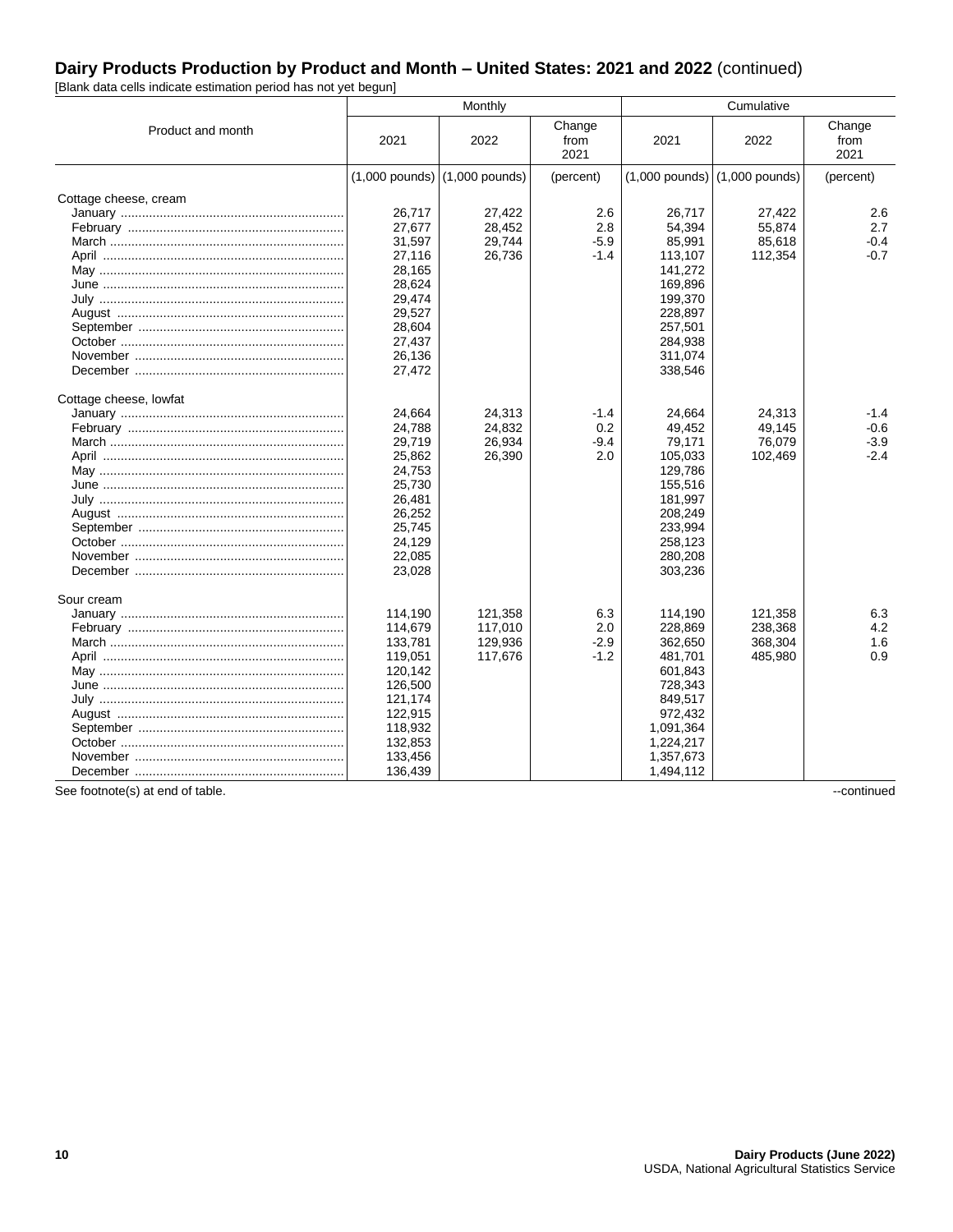[Blank data cells indicate estimation period has not yet begun]

|                         |                   | Monthly           |                        |                                     | Cumulative |                        |  |
|-------------------------|-------------------|-------------------|------------------------|-------------------------------------|------------|------------------------|--|
| Product and month       | 2021              | 2022              | Change<br>from<br>2021 | 2021                                | 2022       | Change<br>from<br>2021 |  |
|                         | $(1,000$ gallons) | $(1,000$ gallons) | (percent)              | $(1,000$ gallons) $(1,000$ gallons) |            | (percent)              |  |
| Ice cream, regular hard |                   |                   |                        |                                     |            |                        |  |
|                         | 57,904            | 51,240            | $-11.5$                | 57,904                              | 51,240     | $-11.5$                |  |
|                         | 57,863            | 54,872            | $-5.2$                 | 115,767                             | 106,112    | $-8.3$                 |  |
|                         | 68,982            | 65,973            | $-4.4$                 | 184,749                             | 172,085    | $-6.9$                 |  |
|                         | 68,856            | 65,448            | $-4.9$                 | 253.605                             | 237,533    | $-6.3$                 |  |
|                         | 61,168            |                   |                        | 314,773                             |            |                        |  |
|                         | 66,028            |                   |                        | 380,801                             |            |                        |  |
|                         | 64,257            |                   |                        | 445,058                             |            |                        |  |
|                         | 63,201            |                   |                        | 508,259                             |            |                        |  |
|                         | 55,511            |                   |                        | 563,770                             |            |                        |  |
|                         | 54,598            |                   |                        | 618,368                             |            |                        |  |
|                         | 52,137            |                   |                        | 670,505                             |            |                        |  |
|                         | 52,283            |                   |                        | 722,788                             |            |                        |  |
| Ice cream, lowfat total |                   |                   |                        |                                     |            |                        |  |
|                         | 33,705            | 27,545            | $-18.3$                | 33,705                              | 27,545     | $-18.3$                |  |
|                         | 36,884            | 30,891            | $-16.2$                | 70,589                              | 58,436     | $-17.2$                |  |
|                         | 47,296            | 40,461            | $-14.5$                | 117,885                             | 98,897     | $-16.1$                |  |
|                         | 42,986            | 38,347            | $-10.8$                | 160,871                             | 137,244    | $-14.7$                |  |
|                         | 43,855            |                   |                        | 204,726                             |            |                        |  |
|                         | 43,004            |                   |                        | 247,730                             |            |                        |  |
|                         | 42,723            |                   |                        | 290,453                             |            |                        |  |
|                         | 40,724            |                   |                        | 331,177                             |            |                        |  |
|                         | 36,106            |                   |                        | 367,283                             |            |                        |  |
|                         | 35,214            |                   |                        | 402,497                             |            |                        |  |
|                         | 29,451            |                   |                        | 431,948                             |            |                        |  |
|                         | 28,727            |                   |                        | 460,675                             |            |                        |  |
| Sherbet, hard           |                   |                   |                        |                                     |            |                        |  |
|                         | 2,366             | 2.303             | $-2.7$                 | 2,366                               | 2.303      | $-2.7$                 |  |
|                         | 2,483             | 2,519             | 1.4                    | 4,849                               | 4,822      | $-0.6$                 |  |
|                         | 2,497             | 2,826             | 13.2                   | 7,346                               | 7.648      | 4.1                    |  |
|                         | 2,823             | 2,241             | $-20.6$                | 10,169                              | 9,889      | $-2.8$                 |  |
|                         | 2,364             |                   |                        | 12,533                              |            |                        |  |
|                         | 2,617             |                   |                        | 15,150                              |            |                        |  |
|                         | 2,793             |                   |                        | 17,943                              |            |                        |  |
|                         | 2,336             |                   |                        | 20,279                              |            |                        |  |
|                         | 2,148             |                   |                        | 22,427                              |            |                        |  |
|                         | 1,957             |                   |                        | 24,384                              |            |                        |  |
|                         | 1,773             |                   |                        | 26,157                              |            |                        |  |
|                         | 1,833             |                   |                        | 27,990                              |            |                        |  |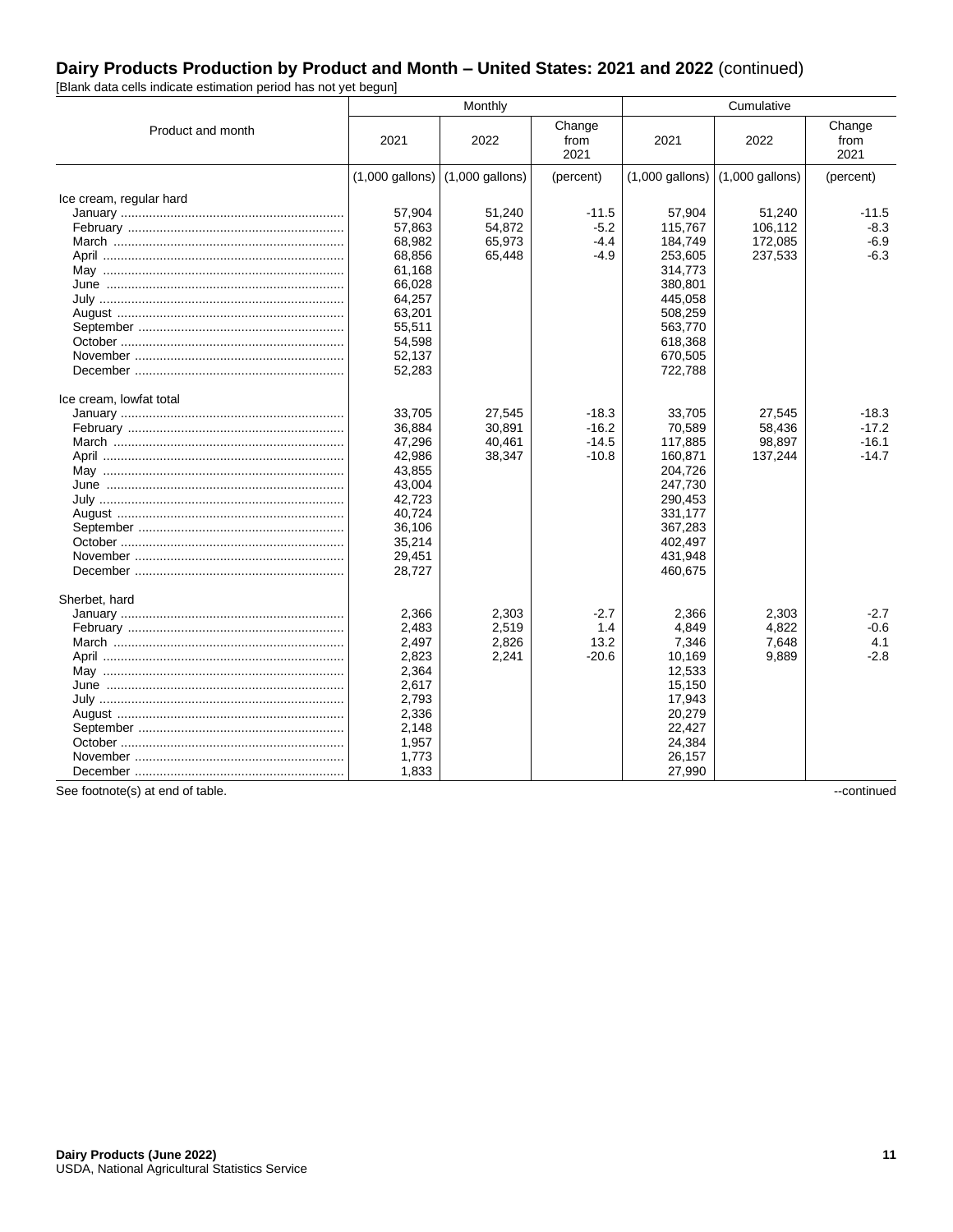[Blank data cells indicate estimation period has not yet begun]

|                              |         | Monthly                                             |                        |                                     | Cumulative |                        |  |
|------------------------------|---------|-----------------------------------------------------|------------------------|-------------------------------------|------------|------------------------|--|
| Product and month            | 2021    | 2022                                                | Change<br>from<br>2021 | 2021                                | 2022       | Change<br>from<br>2021 |  |
|                              |         | $(1,000$ pounds) $(1,000$ pounds)                   | (percent)              | $(1,000$ pounds) $(1,000$ pounds)   |            | (percent)              |  |
| Yogurt, plain and flavored   |         |                                                     |                        |                                     |            |                        |  |
|                              | 384.678 | 372.943                                             | $-3.1$                 | 384.678                             | 372.943    | $-3.1$                 |  |
|                              | 382,863 | 373,445                                             | $-2.5$                 | 767.541                             | 746.388    | $-2.8$                 |  |
|                              | 443,374 | 431,500                                             | $-2.7$                 | 1,210,915                           | 1,177,888  | $-2.7$                 |  |
|                              | 414,884 | 378,115                                             | $-8.9$                 | 1,625,799                           | 1,556,003  | $-4.3$                 |  |
|                              | 393,724 |                                                     |                        | 2,019,523                           |            |                        |  |
|                              | 389,530 |                                                     |                        | 2,409,053                           |            |                        |  |
|                              | 401,106 |                                                     |                        | 2,810,159                           |            |                        |  |
|                              | 411,210 |                                                     |                        | 3,221,369                           |            |                        |  |
|                              | 409,977 |                                                     |                        | 3,631,346                           |            |                        |  |
|                              | 386,014 |                                                     |                        | 4,017,360                           |            |                        |  |
|                              | 355,335 |                                                     |                        | 4,372,695                           |            |                        |  |
|                              | 370,532 |                                                     |                        | 4,743,227                           |            |                        |  |
|                              |         | $(1,000 \text{ gallons})$ $(1,000 \text{ gallons})$ | (percent)              | $(1,000$ gallons) $(1,000$ gallons) |            | (percent)              |  |
| Frozen yogurt, total         |         |                                                     |                        |                                     |            |                        |  |
|                              | 3,033   | 3.371                                               | 11.1                   | 3.033                               | 3.371      | 11.1                   |  |
|                              | 3,934   | 4,272                                               | 8.6                    | 6,967                               | 7,643      | 9.7                    |  |
|                              | 3,795   | 4,274                                               | 12.6                   | 10,762                              | 11,917     | 10.7                   |  |
|                              | 4,895   | 4,834                                               | $-1.2$                 | 15,657                              | 16,751     | 7.0                    |  |
|                              | 4,248   |                                                     |                        | 19,905                              |            |                        |  |
|                              | 4,240   |                                                     |                        | 24,145                              |            |                        |  |
| July …………………………………………………………… | 4,072   |                                                     |                        | 28,217                              |            |                        |  |
|                              | 4,334   |                                                     |                        | 32,551                              |            |                        |  |
|                              | 3,594   |                                                     |                        | 36,145                              |            |                        |  |
|                              | 3,562   |                                                     |                        | 39,707                              |            |                        |  |
|                              | 2,901   |                                                     |                        | 42,608                              |            |                        |  |
|                              | 3,789   |                                                     |                        | 46,397                              |            |                        |  |

<sup>1</sup> Excludes Cottage Cheese.<br><sup>2</sup> Includes Cheddar, Colby, washed curd, stirred curd, Monterey, and Jack.<br><sup>3</sup> Includes protein standardized and blends.

<sup>4</sup> Excludes all modified dry whey products.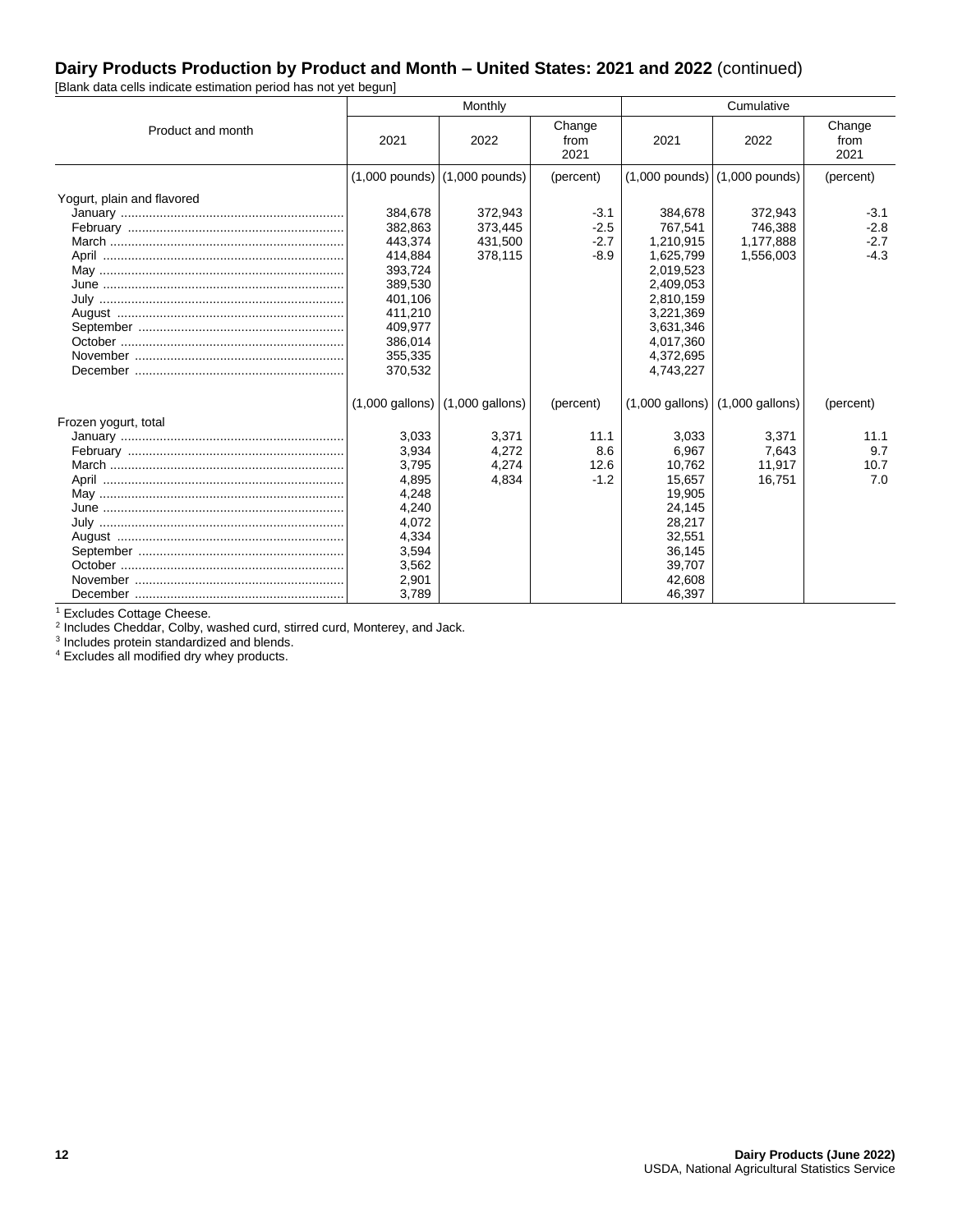#### **Total Cheese Production Excluding Cottage Cheese – States, United States, and Regions: April 2021 and 2022**

|                  |                  | March            |                  | Change from   |               |  |
|------------------|------------------|------------------|------------------|---------------|---------------|--|
| State and region | April<br>2021    | 2022             | April<br>2022    | April<br>2021 | March<br>2022 |  |
|                  | $(1,000$ pounds) | $(1,000$ pounds) | $(1,000$ pounds) | (percent)     | (percent)     |  |
| California       | 207,372          | 213,372          | 205,182          | $-1.1$        | $-3.8$        |  |
|                  | 86,941           | 89,284           | 86,193           | $-0.9$        | $-3.5$        |  |
| Illinois         | 5,109            | 5,300            | 5,904            | 15.6          | 11.4          |  |
|                  | 30,163           | 30,371           | 31,020           | 2.8           | 2.1           |  |
| Minnesota        | 62,902           | 67,475           | 67,106           | 6.7           | $-0.5$        |  |
| New Jersey       | 4,248            | 5,791            | 4,746            | 11.7          | $-18.0$       |  |
| New Mexico       | 79,545           | 83,302           | 78,891           | $-0.8$        | $-5.3$        |  |
| New York         | 68,334           | 78,987           | 68,999           | 1.0           | $-12.6$       |  |
|                  | 20,784           | 23,434           | 22,711           | 9.3           | $-3.1$        |  |
| Pennsylvania     | 39,665           | 39,313           | 38,449           | $-3.1$        | $-2.2$        |  |
| Vermont          | 12,615           | 12,728           | 12,671           | 0.4           | $-0.4$        |  |
| Wisconsin        | 294,023          | 300,568          | 282,785          | $-3.8$        | $-5.9$        |  |
| Other States $1$ | 242,900          | 260,160          | 250,865          | 3.3           | $-3.6$        |  |
| United States    | 1,154,601        | 1,210,085        | 1,155,522        | 0.1           | $-4.5$        |  |
| Atlantic         | 136,886          | 148,988          | 137,020          | 0.1           | $-8.0$        |  |
|                  | 553,967          | 580,230          | 557,243          | 0.6           | $-4.0$        |  |
|                  | 463,748          | 480,867          | 461,259          | $-0.5$        | $-4.1$        |  |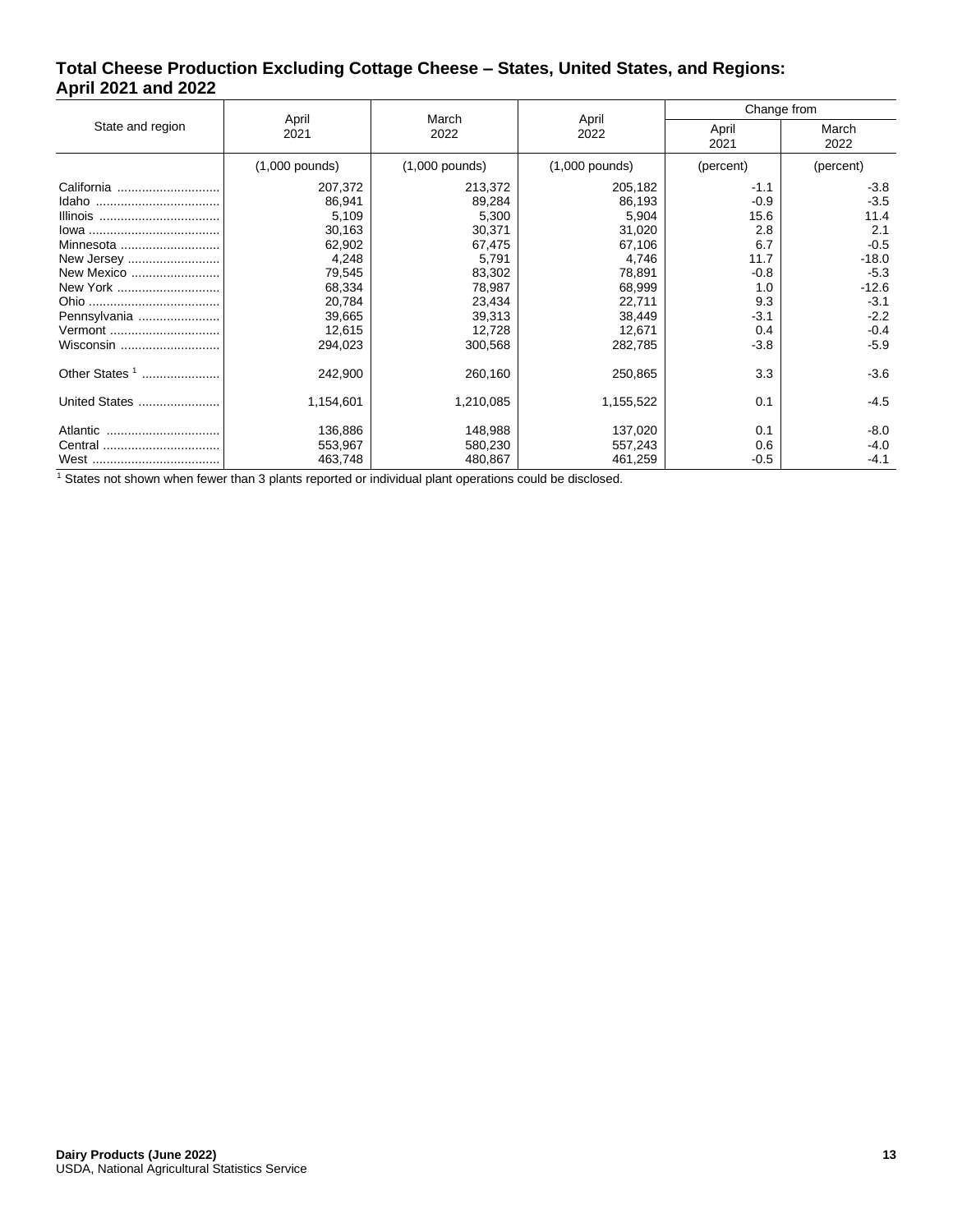# **American Cheese Production – States, United States, and Regions: April 2021 and 2022**

|                           |                  |                  | April<br>2022    | Change from   |               |
|---------------------------|------------------|------------------|------------------|---------------|---------------|
| State and region          | April<br>2021    | March<br>2022    |                  | April<br>2021 | March<br>2022 |
|                           | $(1,000$ pounds) | $(1,000$ pounds) | $(1,000$ pounds) | (percent)     | (percent)     |
| California                | 51,685           | 49,098           | 47,126           | $-8.8$        | $-4.0$        |
|                           | 16,772           | 15,849           | 16,418           | $-2.1$        | 3.6           |
| Minnesota                 | 50,821           | 54,949           | 54,644           | 7.5           | $-0.6$        |
| New York                  | 11,402           | 11,367           | 10,438           | $-8.5$        | $-8.2$        |
| Wisconsin                 | 92,146           | 91,388           | 87,983           | $-4.5$        | $-3.7$        |
| Other States <sup>1</sup> | 255,370          | 251,073          | 248,806          | $-2.6$        | $-0.9$        |
| United States             | 478.196          | 473,724          | 465.415          | $-2.7$        | $-1.8$        |
|                           | 28,549           | 27,622           | 27,665           | $-3.1$        | 0.2           |
|                           | 252,212          | 254,178          | 248,981          | $-1.3$        | $-2.0$        |
|                           | 197,435          | 191,924          | 188.769          | $-4.4$        | $-1.6$        |

<sup>1</sup> States not shown when fewer than 3 plants reported or individual plant operations could be disclosed.

#### **Cheddar Cheese Production – States, United States, and Regions: April 2021 and 2022**

| State and region                   |                              | March<br>2022                | April<br>2022                | Change from                |                         |
|------------------------------------|------------------------------|------------------------------|------------------------------|----------------------------|-------------------------|
|                                    | April<br>2021                |                              |                              | April<br>2021              | March<br>2022           |
|                                    | $(1,000$ pounds)             | $(1,000$ pounds)             | $(1,000$ pounds)             | (percent)                  | (percent)               |
| California<br>Vermont<br>Wisconsin | 26,047<br>8,708<br>62,195    | 23,073<br>8,776<br>60,223    | 21,342<br>8,995<br>59,942    | $-18.1$<br>3.3<br>$-3.6$   | $-7.5$<br>2.5<br>$-0.5$ |
| Other States <sup>1</sup>          | 240.897                      | 235,174                      | 230,715                      | $-4.2$                     | $-1.9$                  |
| United States                      | 337,847                      | 327,246                      | 320,994                      | $-5.0$                     | $-1.9$                  |
|                                    | 26.298<br>178,316<br>133,233 | 26,349<br>172,448<br>128,449 | 25.724<br>173.200<br>122,070 | $-2.2$<br>$-2.9$<br>$-8.4$ | $-2.4$<br>0.4<br>$-5.0$ |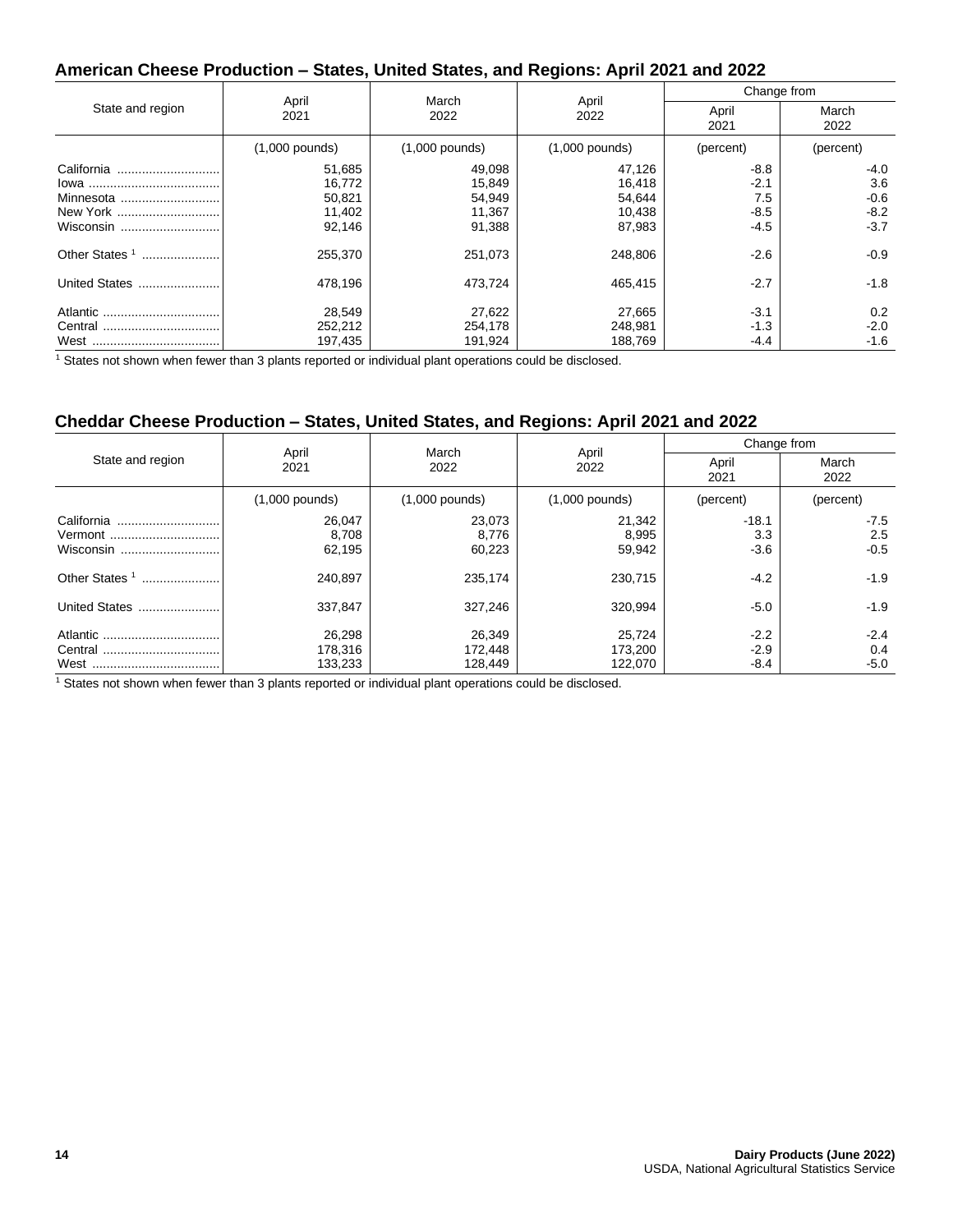## **Total Italian Cheese Production – States, United States, and Regions: April 2021 and 2022**

|                           |                  | March            |                  | Change from   |               |
|---------------------------|------------------|------------------|------------------|---------------|---------------|
| State and region          | April<br>2021    | 2022             | April<br>2022    | April<br>2021 | March<br>2022 |
|                           | $(1,000$ pounds) | $(1,000$ pounds) | $(1,000$ pounds) | (percent)     | (percent)     |
| California                | 135,045          | 138,741          | 133,670          | $-1.0$        | $-3.7$        |
|                           | 11,750           | 12,160           | 12,137           | 3.3           | $-0.2$        |
| New Jersey                | 1,939            | 3,244            | 2,275            | 17.3          | $-29.9$       |
| New York                  | 28,589           | 30,368           | 28,298           | $-1.0$        | $-6.8$        |
| Pennsylvania              | 23,062           | 24,152           | 23,007           | $-0.2$        | $-4.7$        |
| Wisconsin                 | 141,267          | 149,157          | 137,820          | $-2.4$        | $-7.6$        |
| Other States <sup>1</sup> | 141,504          | 159,739          | 151,834          | 7.3           | $-4.9$        |
| United States             | 483,156          | 517,561          | 489,041          | 1.2           | $-5.5$        |
| Atlantic                  | 57,587           | 62,790           | 57,668           | 0.1           | $-8.2$        |
|                           | 203,396          | 218,766          | 205,781          | 1.2           | $-5.9$        |
|                           | 222,173          | 236,005          | 225,592          | 1.5           | $-4.4$        |

<sup>1</sup> States not shown when fewer than 3 plants reported or individual plant operations could be disclosed.

## **Mozzarella Cheese Production – States, United States, and Regions: April 2021 and 2022**

|                           |                  | March            | April<br>2022    | Change from   |               |
|---------------------------|------------------|------------------|------------------|---------------|---------------|
| State and region          | April<br>2021    | 2022             |                  | April<br>2021 | March<br>2022 |
|                           | $(1,000$ pounds) | $(1,000$ pounds) | $(1,000$ pounds) | (percent)     | (percent)     |
| California                | 124,824          | 129,100          | 124,422          | $-0.3$        | $-3.6$        |
|                           | 1,091            | 1,405            | 1,198            | 9.8           | $-14.7$       |
| New York                  | 14,834           | 15,024           | 14,362           | $-3.2$        | $-4.4$        |
| Pennsylvania              | 18,786           | 19,658           | 18,849           | 0.3           | $-4.1$        |
|                           | 89,986           | 97,785           | 89,285           | $-0.8$        | $-8.7$        |
| Other States <sup>1</sup> | 127,630          | 144,520          | 137,663          | 7.9           | $-4.7$        |
| United States             | 377,151          | 407,492          | 385,779          | 2.3           | $-5.3$        |
| Atlantic                  | 37.241           | 39,007           | 36.965           | $-0.7$        | $-5.2$        |
| Central                   | 129,231          | 143,940          | 134,267          | 3.9           | $-6.7$        |
|                           | 210,679          | 224,545          | 214,547          | 1.8           | $-4.5$        |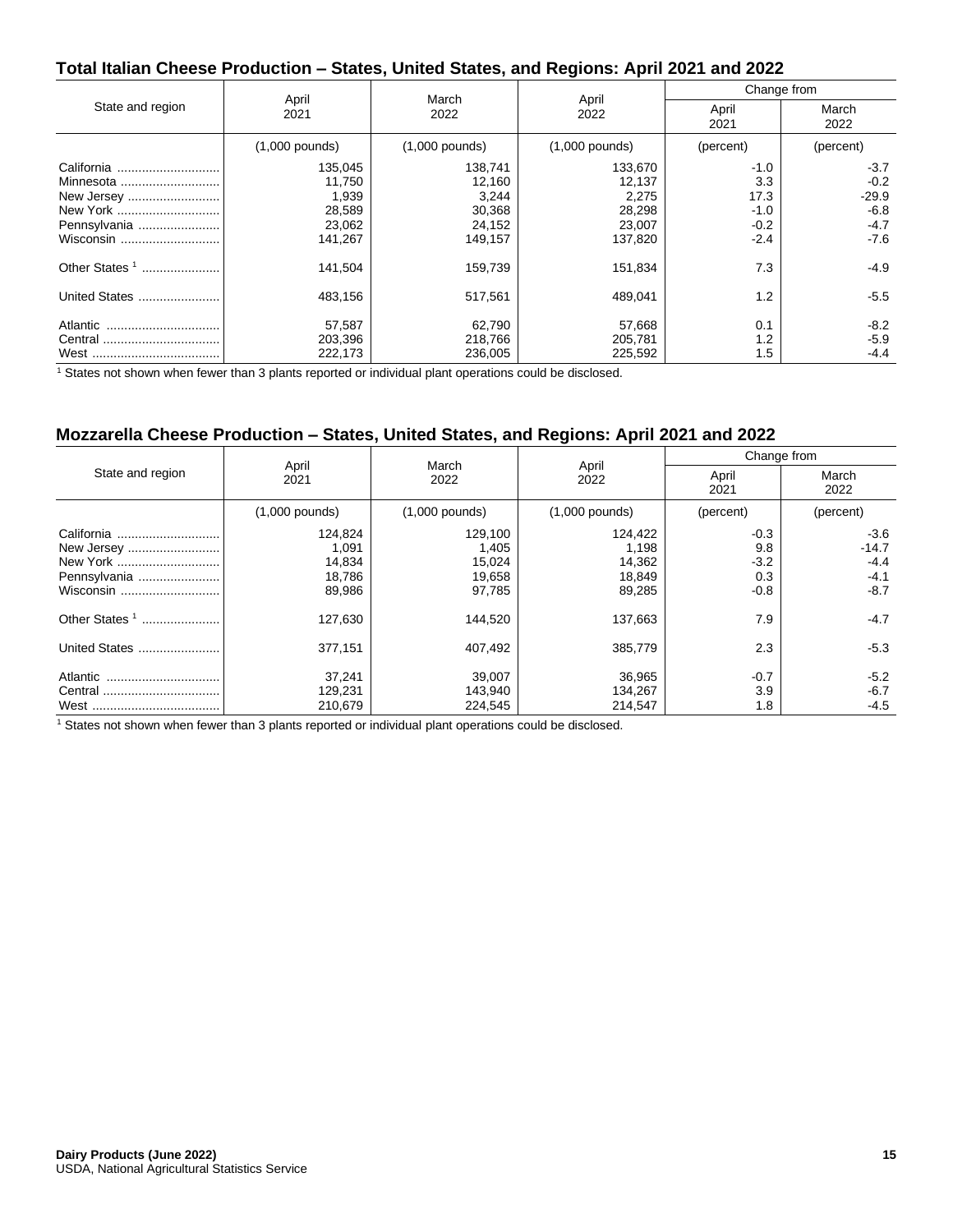## **Butter Production – States, United States, and Regions: April 2021 and 2022**

|                            | April            | March<br>2022    | April<br>2022    | Change from      |                    |
|----------------------------|------------------|------------------|------------------|------------------|--------------------|
| State and region           | 2021             |                  |                  | April<br>2021    | March<br>2022      |
|                            | $(1,000$ pounds) | $(1,000$ pounds) | $(1,000$ pounds) | (percent)        | (percent)          |
| California<br>Pennsylvania | 59,185<br>7,576  | 69,702<br>8,203  | 60,539<br>7,849  | 2.3<br>3.6       | $-13.1$<br>$-4.3$  |
| Other States <sup>1</sup>  | 116.230          | 124,035          | 112,806          | $-2.9$           | $-9.1$             |
| United States              | 182.991          | 201,940          | 181,194          | $-1.0$           | $-10.3$            |
|                            | 16,163<br>69,131 | 17,642<br>75,207 | 15,301<br>67,245 | $-5.3$<br>$-2.7$ | $-13.3$<br>$-10.6$ |
|                            | 97,697           | 109.091          | 98.648           | 1.0              | -9.6               |

<sup>1</sup> States not shown when fewer than 3 plants reported or individual plant operations could be disclosed.

## **Nonfat Dry Milk (Human) Production – States, United States, and Regions: April 2021 and 2022**

|                  | March<br>2022    | April<br>2022    | Change from   |                       |
|------------------|------------------|------------------|---------------|-----------------------|
| 2021             |                  |                  | April<br>2021 | March<br>2022         |
| $(1,000$ pounds) | $(1,000$ pounds) | $(1,000$ pounds) | (percent)     | (percent)             |
| 91,076<br>16,826 | 92,289<br>15,900 | 91,368<br>15,850 | 0.3<br>$-5.8$ | $-1.0$<br>$-0.3$      |
| 85,890           | 83,160           | 88,545           | 3.1           | 6.5                   |
| 193,792          | 191,349          | 195,763          | 1.0           | 2.3                   |
| 30,120<br>38,879 | 31,976<br>34,119 | 32,297<br>41,370 | 7.2<br>6.4    | 1.0<br>21.3<br>$-2.5$ |
|                  | April<br>124,793 | 125,254          | 122,096       | $-2.2$                |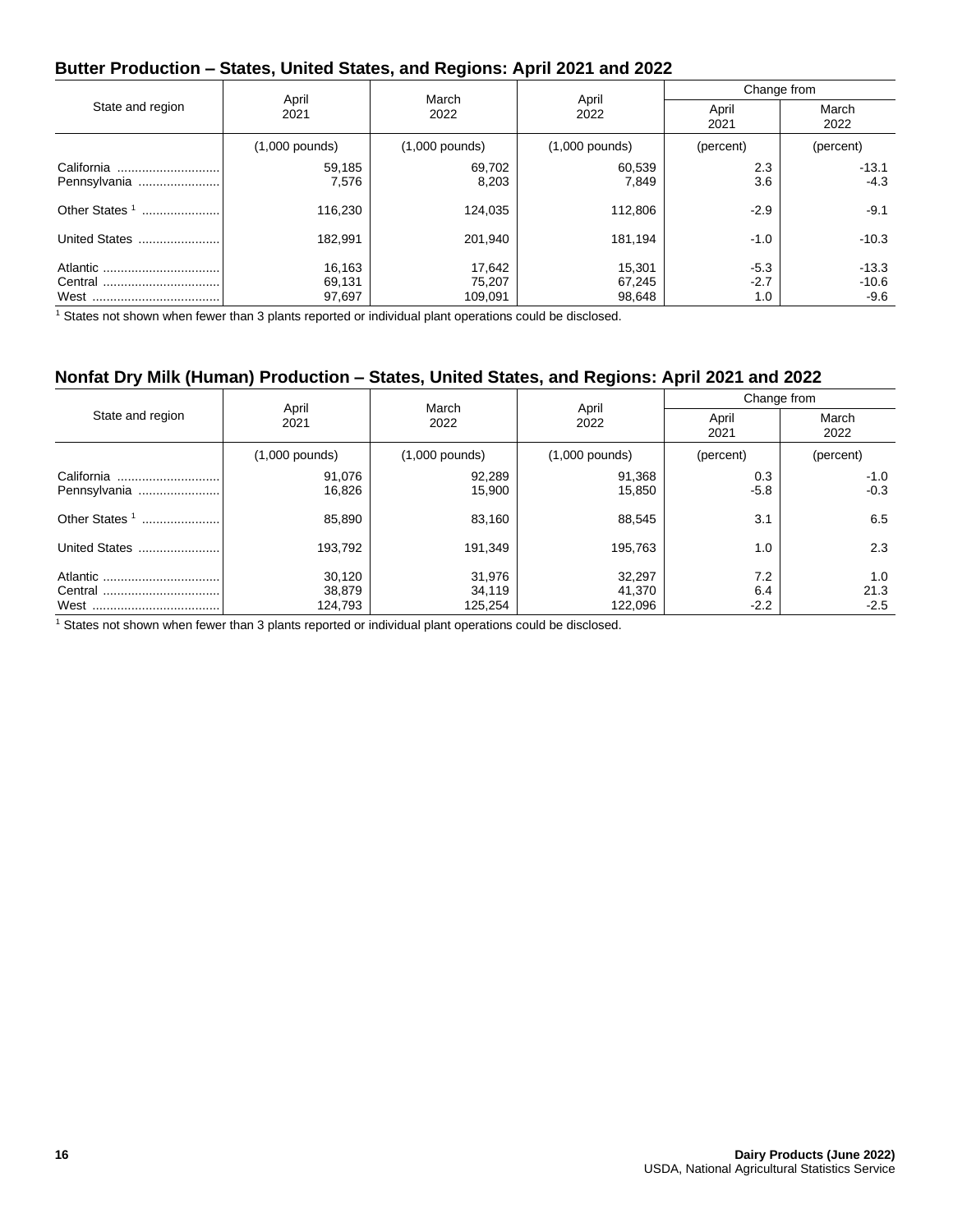#### **Dry Whey (Human) Production – States, United States, and Regions: April 2021 and 2022**

| State and region          |                            | March<br>2022              | April<br>2022              | Change from        |                          |
|---------------------------|----------------------------|----------------------------|----------------------------|--------------------|--------------------------|
|                           | April<br>2021              |                            |                            | April<br>2021      | March<br>2022            |
|                           | $(1,000$ pounds)           | $(1,000$ pounds)           | $(1,000$ pounds)           | (percent)          | (percent)                |
| New York<br>Wisconsin     | 9,040<br>26,613            | 11,883<br>26,792           | 11,548<br>27,677           | 27.7<br>4.0        | $-2.8$<br>3.3            |
| Other States <sup>1</sup> | 40,417                     | 42,697                     | 42,053                     | 4.0                | $-1.5$                   |
| United States             | 76.070                     | 81,372                     | 81,278                     | 6.8                | $-0.1$                   |
| Atlantic                  | 19.715<br>37,757<br>18,598 | 22,650<br>40,274<br>18,448 | 21,581<br>38,858<br>20,839 | 9.5<br>2.9<br>12.0 | $-4.7$<br>$-3.5$<br>13.0 |

<sup>1</sup> States not shown when fewer than 3 plants reported or individual plant operations could be disclosed.

## **Ice Cream, Regular (Hard) Production – States, United States, and Regions: April 2021 and 2022**

| State and region |                   | March<br>2022     | April<br>2022     | Change from   |               |
|------------------|-------------------|-------------------|-------------------|---------------|---------------|
|                  | April<br>2021     |                   |                   | April<br>2021 | March<br>2022 |
|                  | $(1,000$ gallons) | $(1,000$ gallons) | $(1,000$ gallons) | (percent)     | (percent)     |
| California       | 7,886             | 7,315             | 8,438             | 7.0           | 15.4          |
| Connecticut      | 1,301             | 683               | 1,607             | 23.5          | 135.3         |
| New York         | 2,495             | 1,789             | 2,535             | 1.6           | 41.7          |
|                  | 2,617             | 2,272             | 1,922             | $-26.6$       | $-15.4$       |
|                  | 1,015             | 1,086             | 1,050             | 3.4           | $-3.3$        |
| Pennsylvania     | 2,862             | 2,681             | 3,247             | 13.5          | 21.1          |
| Tennessee        | 2,294             | 2,113             | 1,994             | $-13.1$       | $-5.6$        |
|                  | 1,575             | 1,501             | 1,711             | 8.6           | 14.0          |
| Wisconsin        | 650               | 626               | 618               | -4.9          | $-1.3$        |
| Other States $1$ | 46,161            | 45,907            | 42,326            | $-8.3$        | $-7.8$        |
| United States    | 68,856            | 65,973            | 65,448            | -4.9          | $-0.8$        |
| Atlantic         | 15,631            | 13,357            | 16,010            | 2.4           | 19.9          |
|                  | 40,800            | 40,610            | 36,467            | $-10.6$       | $-10.2$       |
|                  | 12,425            | 12,006            | 12,971            | 4.4           | 8.0           |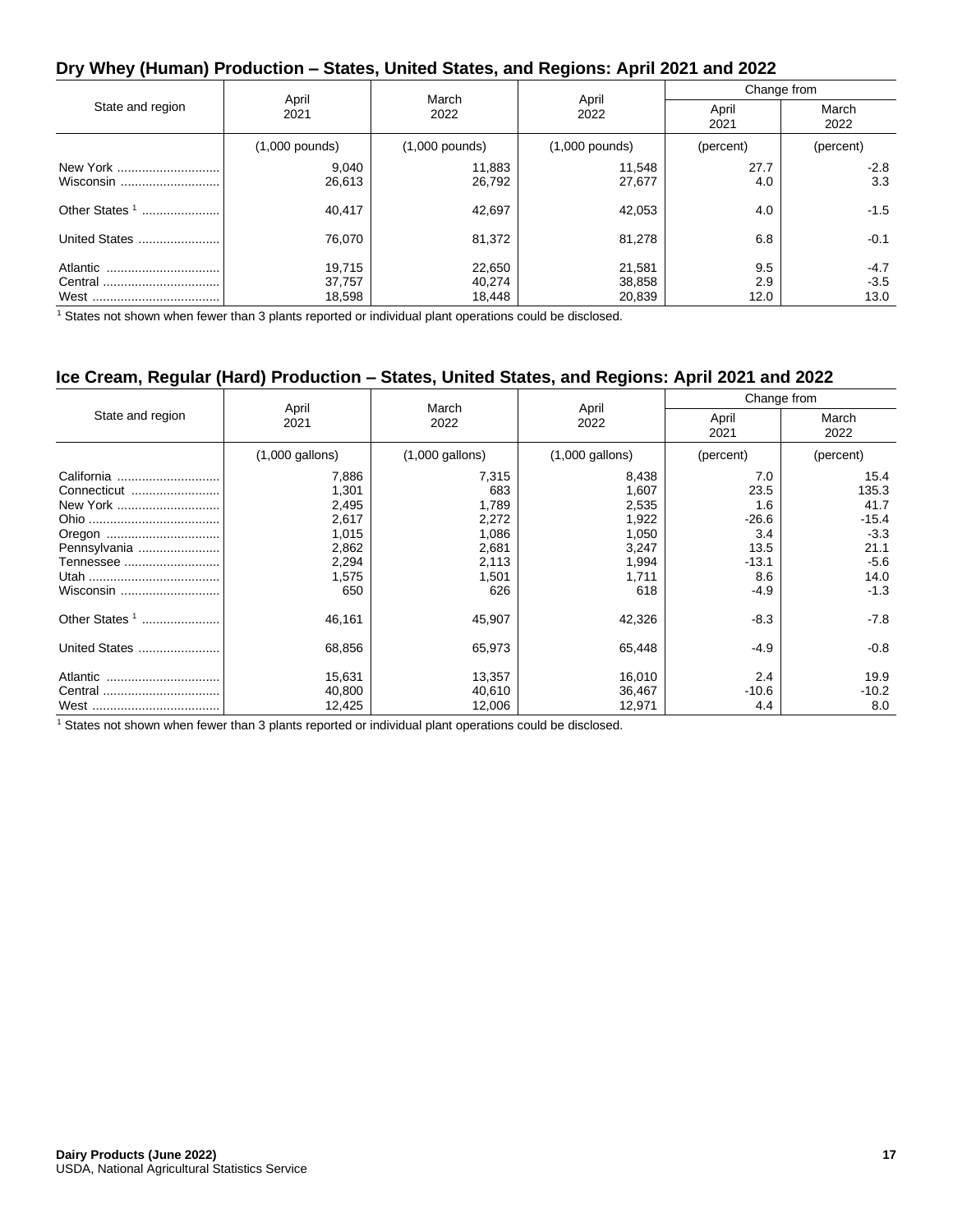

- **West:** Alaska, Arizona, California, Colorado, Hawaii, Idaho, Montana, Nevada, New Mexico, Oregon, Utah, Washington, Wyoming.
- **Central:** Alabama, Arkansas, Illinois, Indiana, Iowa, Kansas, Kentucky, Louisiana, Michigan, Minnesota, Mississippi, Missouri, Nebraska, North Dakota, Ohio, Oklahoma, South Dakota, Tennessee, Texas, Wisconsin.
- **Atlantic:**Connecticut, Delaware, Florida, Georgia, Maine, Maryland, Massachusetts, New Hampshire, New Jersey, New York, Pennsylvania, North Carolina, Rhode Island, South Carolina, Vermont, Virginia, West Virginia.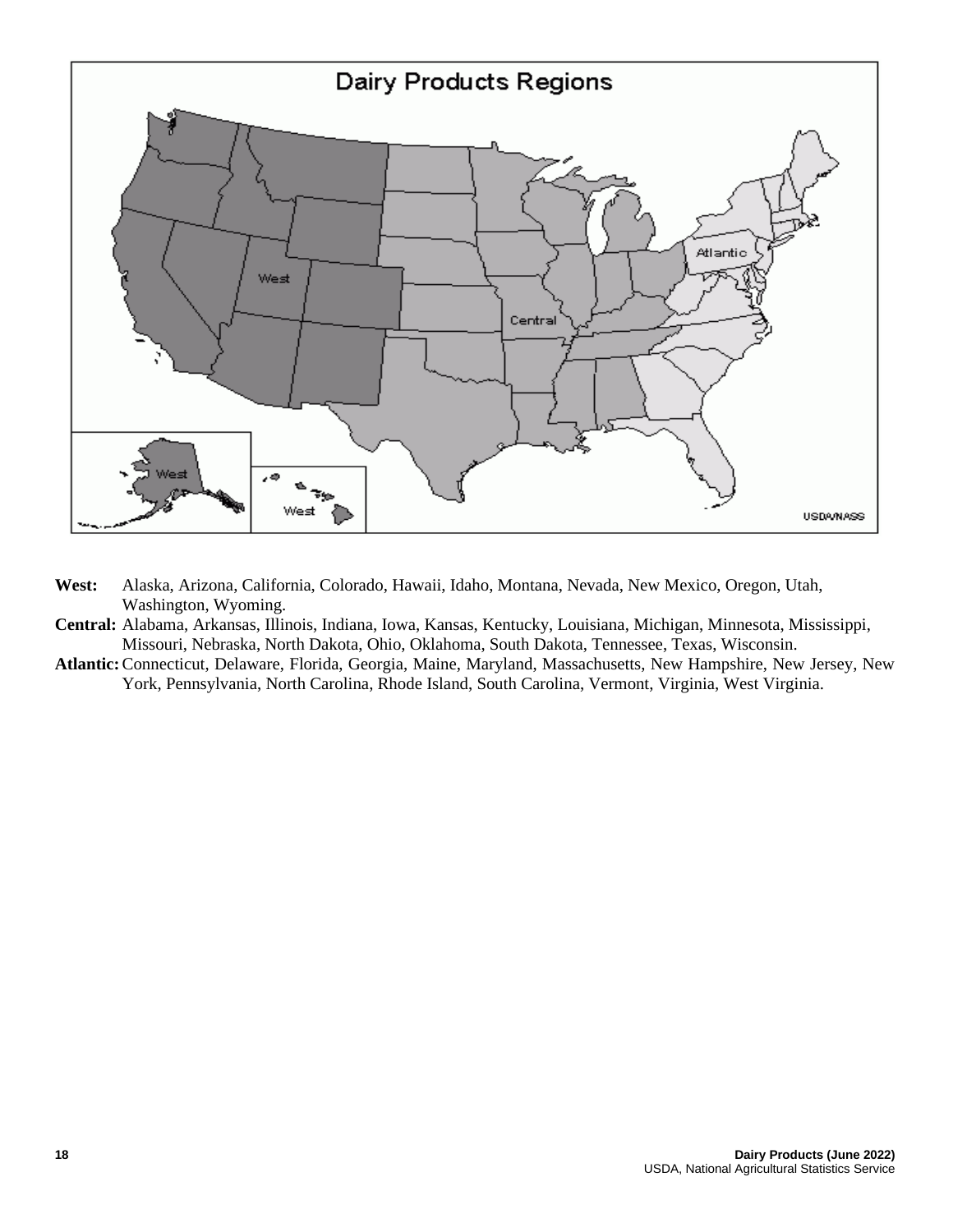#### **Statistical Methodology**

**Data Collection Period**: Dairy products estimates are based upon survey data collected after the close of each month. Production data are provided by the firms producing dairy products.

**Sampling frames and sample size**: In 2021, there were 1,196 manufacturers that produced one or more dairy products. In states with small numbers of plants, reports are received from all plants each month. In states with large numbers of plants, survey procedures are designed to obtain monthly reports from all large plants and from a sample of small plants. In some states, the State Departments of Agriculture assist in collection of data, which eliminates duplicate reporting and reduces respondent burden.

**Modes of data collection**: Data are collected by mail, personal and telephone interviews, facsimile, and via electronic mail.

**Terms and definitions**: Firms complete the questionnaire using standard industry definitions and through the aid of instructions and definitions provided on the questionnaire.

**Reliability**: Data for the Dairy Products report are collected by a Census of all known manufacturers of dairy products in the United States. Firms producing large quantities of dairy products, along with a sample of smaller firms, are contacted monthly to collect previous month production data. Those small firms not contacted monthly are contacted after the close of the year to obtain previous year production. Production of products at small firms not contacted monthly are estimated during the monthly survey based upon check data, and state and national trends. Small firms are defined as those that do not make up a significant portion of the published total. Plants storing nonfat dry milk and dry whey are required under Federal law as defined in Public Laws 106-532 and 107-171 to complete the Dairy Products report. Plants storing these items are contacted monthly. Additionally, many state governments have mandated that dairy plants in their state complete the Dairy Products report each month. Because the Dairy Products survey is a census, sampling error should not affect the final estimates, however non-sampling errors are possible.

**Estimating Procedures**: In the Regional Field Office (RFO), data reported by firms are reviewed for reasonableness and consistency by comparing with data reported in prior months and by data reported by other firms in the State. Each RFO summarizes data at the Individual State level. State estimates are submitted to the Agricultural Statistics Board (ASB) along with supporting comments where they are compared with surrounding states, their region, and national trends. During both RFO and ASB review, plants are sometimes contacted again for further verification of numbers reported. After ASB review, RFO data are summarized into a National level summary.

**Revision Policy**: Monthly estimates are subject to revision the month following the preliminary estimates. Annual estimates are published in late April in the *Dairy Products Yearly Summary* report which includes any revisions made to previous 2 years of estimates. Revisions are generally due to plant data that are received too late to be included in the current report.